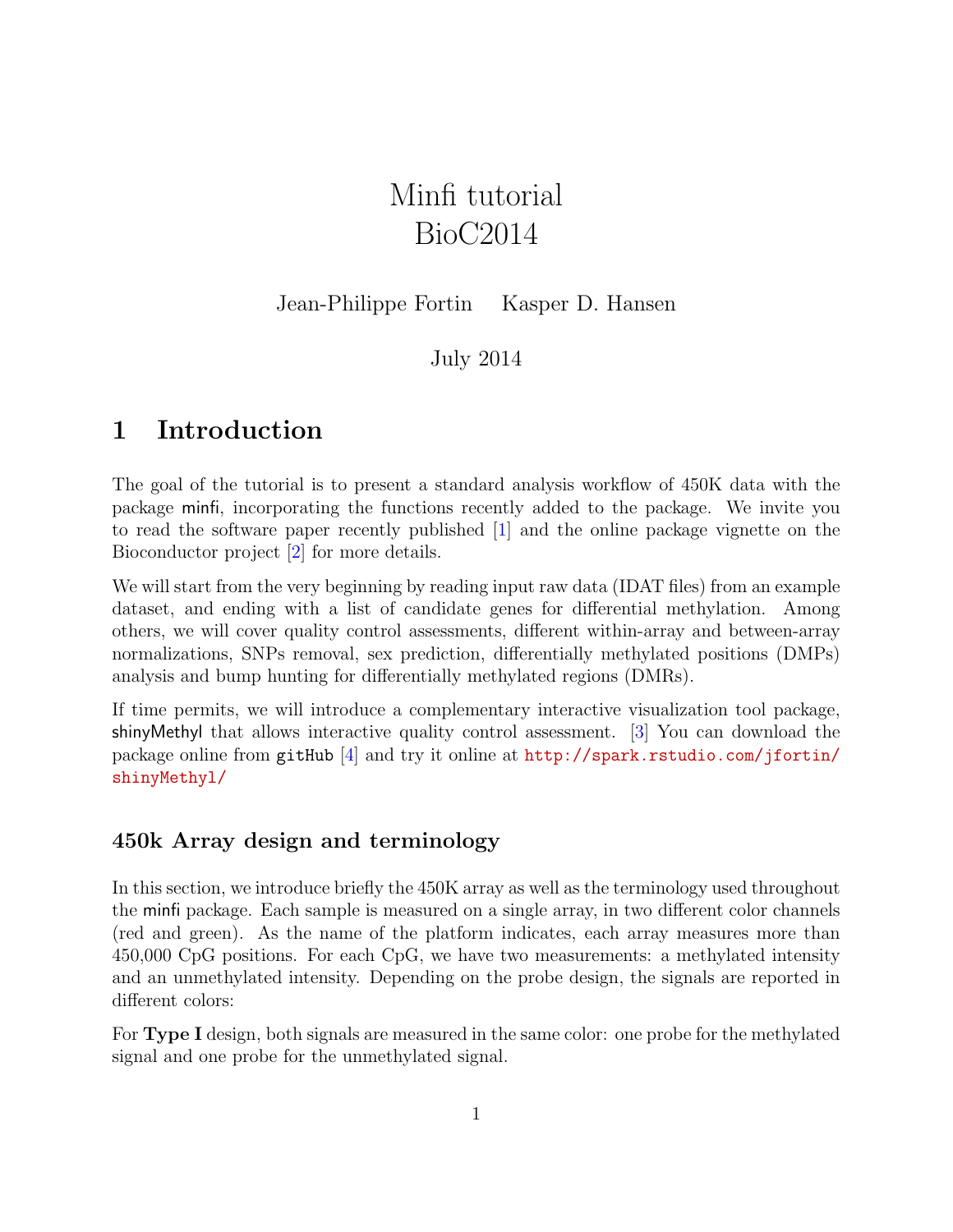

Figure 1: Probe design of the 450k array. For Type I design, both signals are measured in the same color: one probe for the methylated signal and one probe for the unmethylated signal. For Type II design, only one probe is used. The Green intensity measures the methylated signal, and the Red intensity measures the unmethylated signal.

For Type II design, only one probe is used. The Green intensity measures the methylated signal, and the Red intensity measures the unmethylated signal.

### Some definitions

Two commonly measures are used to report the methylation levels: Beta values and M values.

#### Beta value:

$$
\beta = \frac{M}{M + U + 100}
$$

where  $M$  and  $U$  denote the methylated and unmethylated signals respectively. In minfi the constant 100 can easily be changed, if needed.

#### MValue:

$$
Mval = \log\left(\frac{M}{U}\right)
$$

DMP: Differentially methylated position: single genomic position that has a different methylated level in two different groups of samples (or conditions)

DMR: Differentially methylated region: when consecutive genomic locations are differentially methylated in the same direction.

Array: One sample

**Slide:** Physical slide containing 12 arrays  $(6 \times 2 \text{ grid})$ 

Plate: Physical plate containing at most 8 slides (96 arrays). For this tutorial, we use **batch** and plate interchangeably.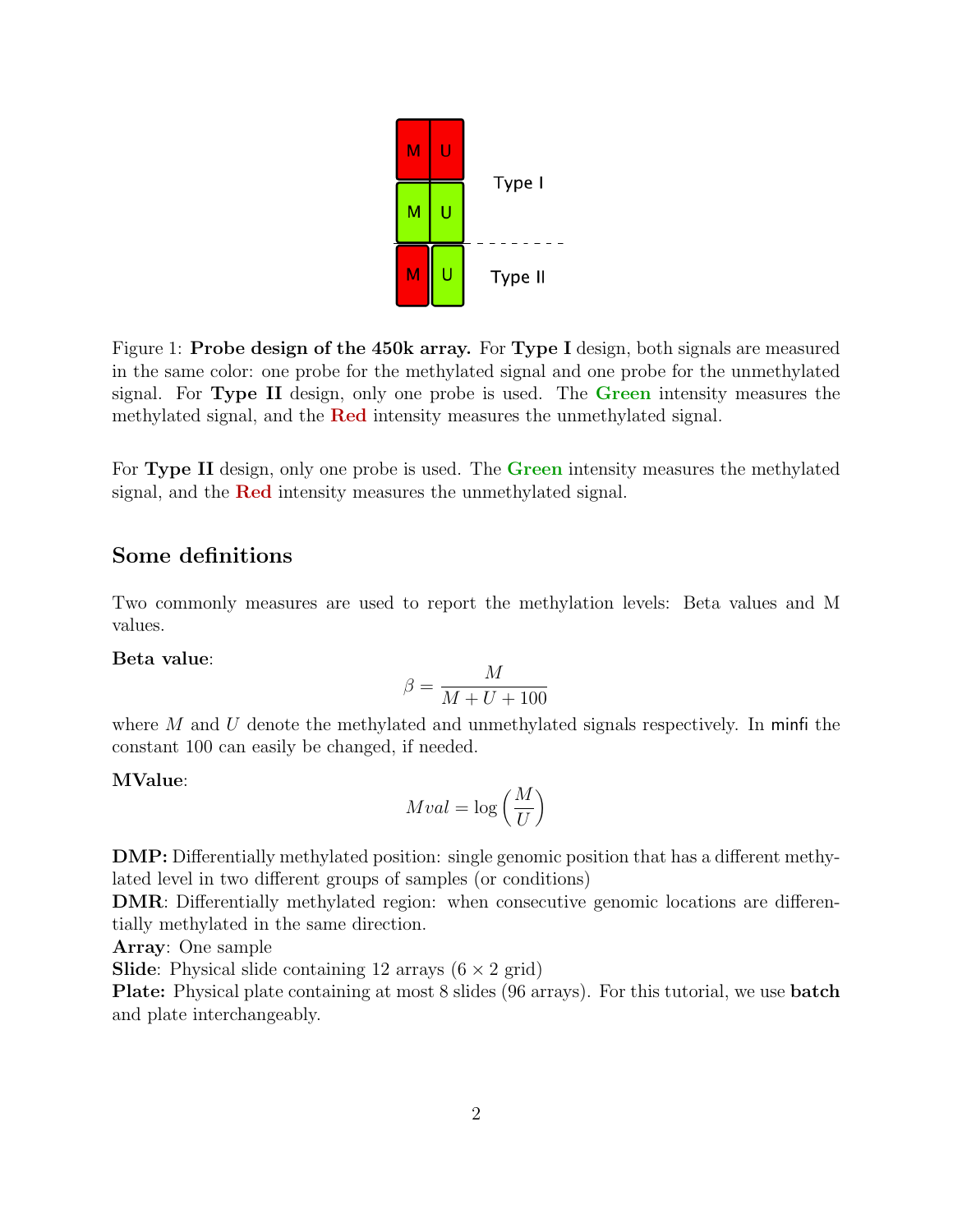### 2 Reading Data

The starting point of minfi is reading the .IDAT files with the built-in function read.450k.exp. Several options are available: the user can specify the sample filenames to be read in along with the directory path, or can specify the directory that contains the files. In the latter case, all the files with the extension .IDAT located in the directory will be loaded into R. The user can also read in a sample sheet, and then use the sample sheet to load the data into a RGChannelSet. For more information, see the minfi vignette. Here, we will load the dataset containing 6 samples from the minfiData package using the sample sheet provided within the package:

```
> require(minfi)
```

```
> require(minfiData)
```

```
> baseDir <- system.file("extdata",package="minfiData")
```

```
> targets <- read.450k.sheet(baseDir)
```
[read.450k.sheet] Found the following CSV files: [1] "/usr/local/R/R-3.1/lib/R/site-library/minfiData/extdata/SampleSheet.csv"

#### > targets

|   |            |          |                            |    | Sample_Name Sample_Well Sample_Plate Sample_Group Pool_ID person age sex |    |     |    |   |
|---|------------|----------|----------------------------|----|--------------------------------------------------------------------------|----|-----|----|---|
| 1 |            | GroupA_3 | H5                         | NA | GroupA                                                                   | ΝA | id3 | 83 | M |
| 2 |            | GroupA_2 | D5                         | NA | GroupA                                                                   | NA | id2 | 58 | F |
| 3 |            | GroupB_3 | C6                         | NA | GroupB                                                                   | ΝA | id3 | 83 | M |
| 4 |            | GroupB_1 | F7                         | ΝA | GroupB                                                                   | ΝA | id1 | 75 | F |
| 5 | GroupA_1   |          | G7                         | ΝA | GroupA                                                                   | ΝA | id1 | 75 | F |
| 6 | $GroupB_2$ |          | H7                         | ΝA | GroupB                                                                   | ΝA | id2 | 58 | F |
|   | status     | Array    | Slide                      |    |                                                                          |    |     |    |   |
|   |            |          | 1 normal R02C02 5723646052 |    |                                                                          |    |     |    |   |
|   |            |          | 2 normal R04C01 5723646052 |    |                                                                          |    |     |    |   |
|   |            |          | 3 cancer R05C02 5723646052 |    |                                                                          |    |     |    |   |

4 cancer R04C02 5723646053

```
5 normal R05C02 5723646053
```

```
6 cancer R06C02 5723646053
```
#### Basename

1 /usr/local/R/R-3.1/lib/R/site-library/minfiData/extdata/5723646052/5723646052\_R02C02 2 /usr/local/R/R-3.1/lib/R/site-library/minfiData/extdata/5723646052/5723646052\_R04C01 3 /usr/local/R/R-3.1/lib/R/site-library/minfiData/extdata/5723646052/5723646052\_R05C02 4 /usr/local/R/R-3.1/lib/R/site-library/minfiData/extdata/5723646053/5723646053\_R04C02 5 /usr/local/R/R-3.1/lib/R/site-library/minfiData/extdata/5723646053/5723646053\_R05C02 6 /usr/local/R/R-3.1/lib/R/site-library/minfiData/extdata/5723646053/5723646053\_R06C02

```
> RGSet <- read.450k.exp(base = baseDir, targets = targets)
```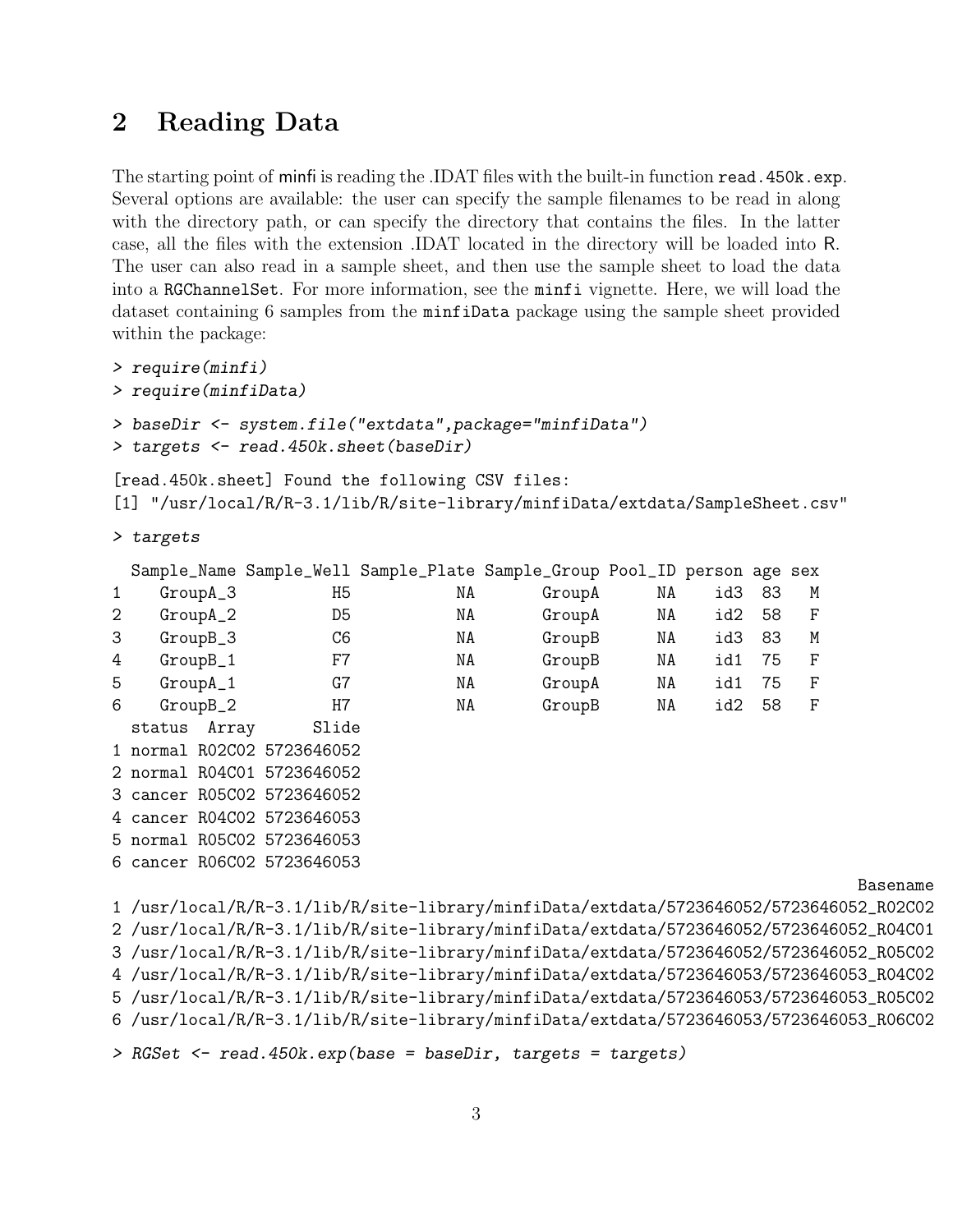The class of RGSet is a RGChannelSet object. This is the initial object of a minfi analysis that contains the raw intensities in the green and red channels. Note that this object contains the intensities of the internal control probes as well. Because we read the data from a data sheet experiment, the phenotype data is also stored in the RGChannelSet and can be accessed via the accessor command pData:

```
> phenoData <- pData(RGSet)
```

```
> phenoData[,1:6]
```

|                   |          |    | Sample_Name Sample_Well Sample_Plate Sample_Group Pool_ID |        |    |
|-------------------|----------|----|-----------------------------------------------------------|--------|----|
| 5723646052_R02C02 | GroupA_3 | H5 | NA                                                        | GroupA | NA |
| 5723646052_R04C01 | GroupA_2 | D5 | NA                                                        | GroupA | NA |
| 5723646052_R05C02 | GroupB_3 | C6 | NA                                                        | GroupB | NA |
| 5723646053_R04C02 | GroupB_1 | F7 | NA                                                        | GroupB | NA |
| 5723646053_R05C02 | GroupA_1 | G7 | NA                                                        | GroupA | NA |
| 5723646053_R06C02 | GroupB_2 | H7 | NA                                                        | GroupB | NA |
|                   | person   |    |                                                           |        |    |
| 5723646052_R02C02 | id3      |    |                                                           |        |    |
| 5723646052_R04C01 | id2      |    |                                                           |        |    |
| 5723646052_R05C02 | id3      |    |                                                           |        |    |
| 5723646053_R04C02 | id1      |    |                                                           |        |    |
| 5723646053_R05C02 | id1      |    |                                                           |        |    |
| 5723646053_R06C02 | id2      |    |                                                           |        |    |

The RGChannelSet stores also a manifest object that contains the probe design information of the array. This object is mainly of interest for developers; the package makes use of this behind the scenes.

```
> manifest <- getManifest(RGSet)
> manifest
IlluminaMethylationManifest object
Annotation
 array: IlluminaHumanMethylation450k
Number of type I probes: 135476
Number of type II probes: 350036
Number of control probes: 850
Number of SNP type I probes: 25
Number of SNP type II probes: 40
> head(getProbeInfo(manifest))
DataFrame with 6 rows and 8 columns
        Name AddressA AddressB Color NextBase
 <character> <character> <character> <character> <DNAStringSet>
1 cg00050873 32735311 31717405 Red A
```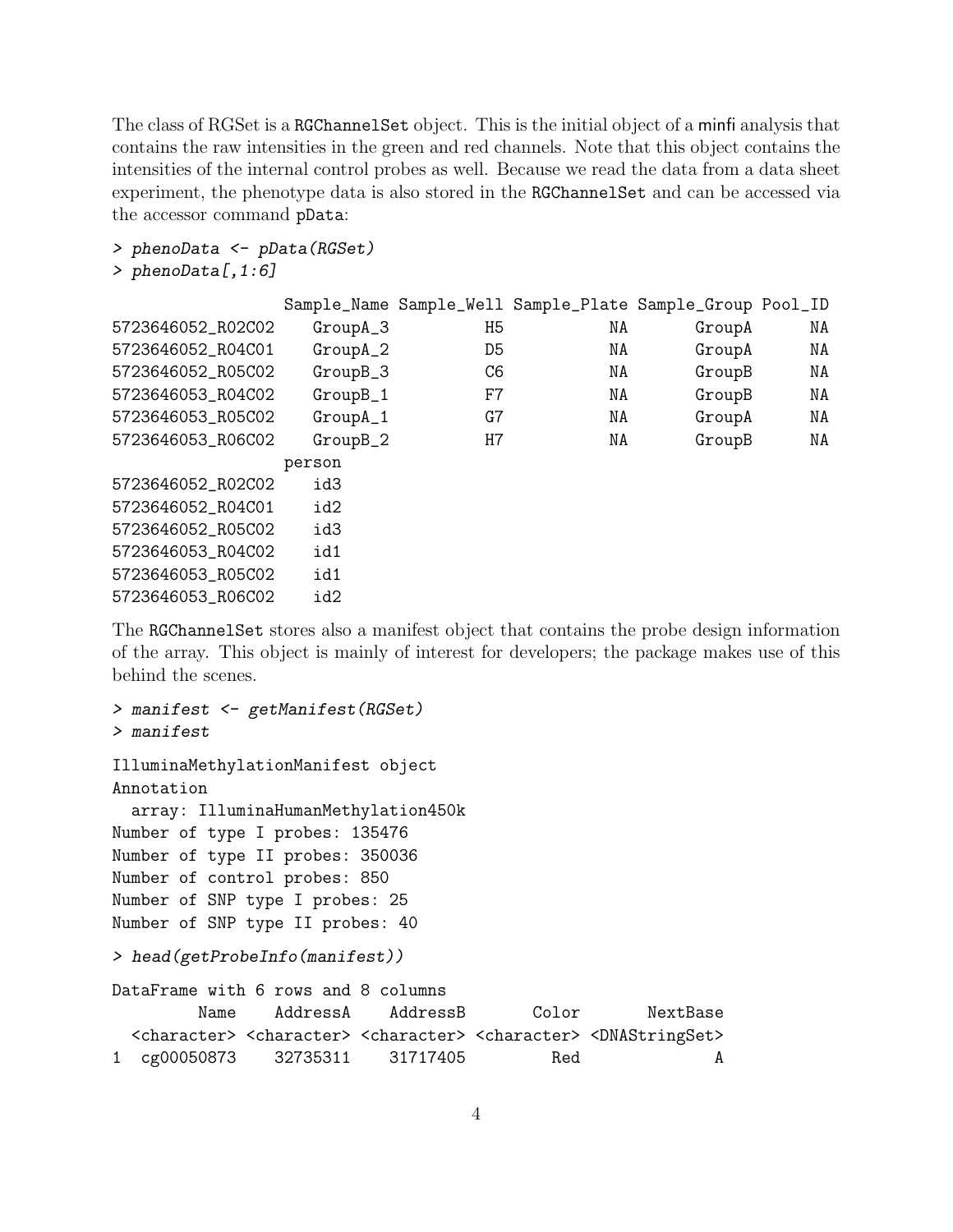| 2  | cg00212031 | 29674443 | 38703326                                           | R.ed                                              |                   | T |
|----|------------|----------|----------------------------------------------------|---------------------------------------------------|-------------------|---|
| 3  | cg00213748 | 30703409 | 36767301                                           | Red                                               |                   | А |
| 4  | cg00214611 | 69792329 | 46723459                                           | Red                                               |                   | A |
| 5  | cg00455876 | 27653438 | 69732350                                           | Red                                               |                   | A |
| 6  | cg01707559 | 45652402 | 64689504                                           | Red                                               |                   | A |
|    |            |          |                                                    | ProbeSeqA                                         |                   |   |
|    |            |          |                                                    | <dnastringset></dnastringset>                     |                   |   |
|    |            |          | ACAAAAAAACAACACACAACTATAATAATTTTTAAAATAAATAAACCCCA |                                                   |                   |   |
| 2. |            |          |                                                    |                                                   |                   |   |
| 3. |            |          |                                                    |                                                   |                   |   |
|    |            |          | CTAACTTCCAAACCACACTTTATATACTAAACTACAATATAACACAAACA |                                                   |                   |   |
| 5. |            |          |                                                    |                                                   |                   |   |
| 6  |            |          |                                                    |                                                   |                   |   |
|    |            |          |                                                    | ProbeSeqB                                         | nCpG              |   |
|    |            |          |                                                    | <dnastringset> <integer></integer></dnastringset> |                   |   |
|    |            |          |                                                    |                                                   | $\mathcal{D}_{1}$ |   |
|    |            |          | CCCAATTAACCGCAAAAACTAAACAAATTATACGATCGAAAAAACGTACG |                                                   | 4                 |   |
| 3  |            |          |                                                    |                                                   | 3                 |   |
|    |            |          | CTAACTTCCGAACCGCGCTTTATATACTAAACTACAATATAACGCGAACG |                                                   | 5                 |   |
| 5  |            |          | AACTCTAAACTACCCGACACAAACTCCAAAAACTTCTCGAAAAAAACTCG |                                                   | $\overline{2}$    |   |
| 6  |            |          | GCGAATTAAAAACACTAAAACGAACGCGACGACTACAACGACAAAAAACG |                                                   | 6                 |   |
|    |            |          |                                                    |                                                   |                   |   |

See the minfi vignette for more information.

# 3 Class structure

minfi contains a number of classes corresponding to various transformations of the raw data. It is important to understand how these classes relate to each other. Figure [2](#page-5-0) provides a useful overview.

### MethylSet and RatioSet

A MethylSet objects contains the methylated and unmethylated signals. The most basic way to construct a MethylSet is to using the function preprocessRaw which uses the array design to match up the different probes and color channels to construct the methylated and unmethylated signals. This function does not do any normalization (see later).

> MSet <- preprocessRaw(RGSet) > MSet

```
MethylSet (storageMode: lockedEnvironment)
assayData: 485512 features, 6 samples
```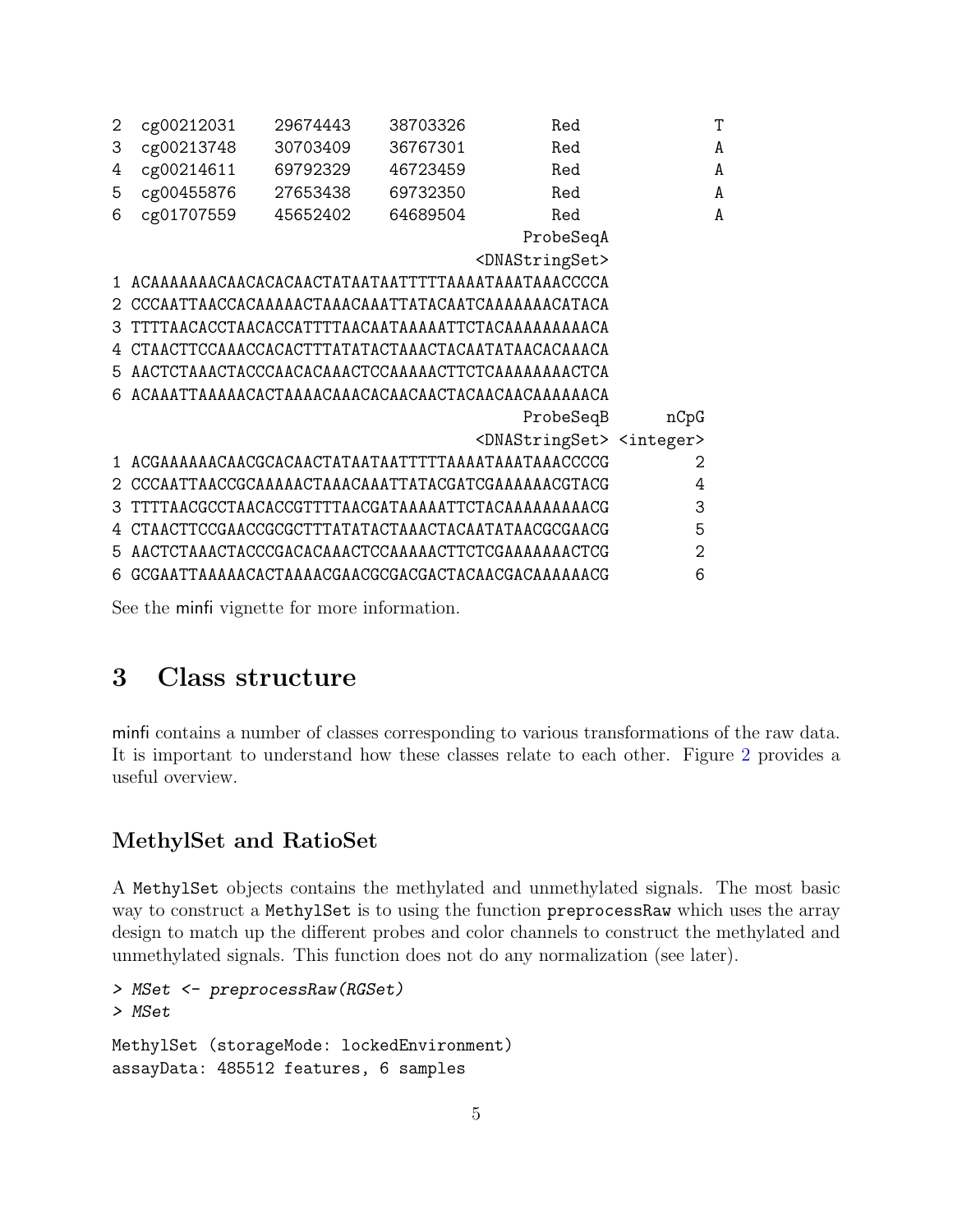

<span id="page-5-0"></span>Figure 2: Flow chart of the minfi's functions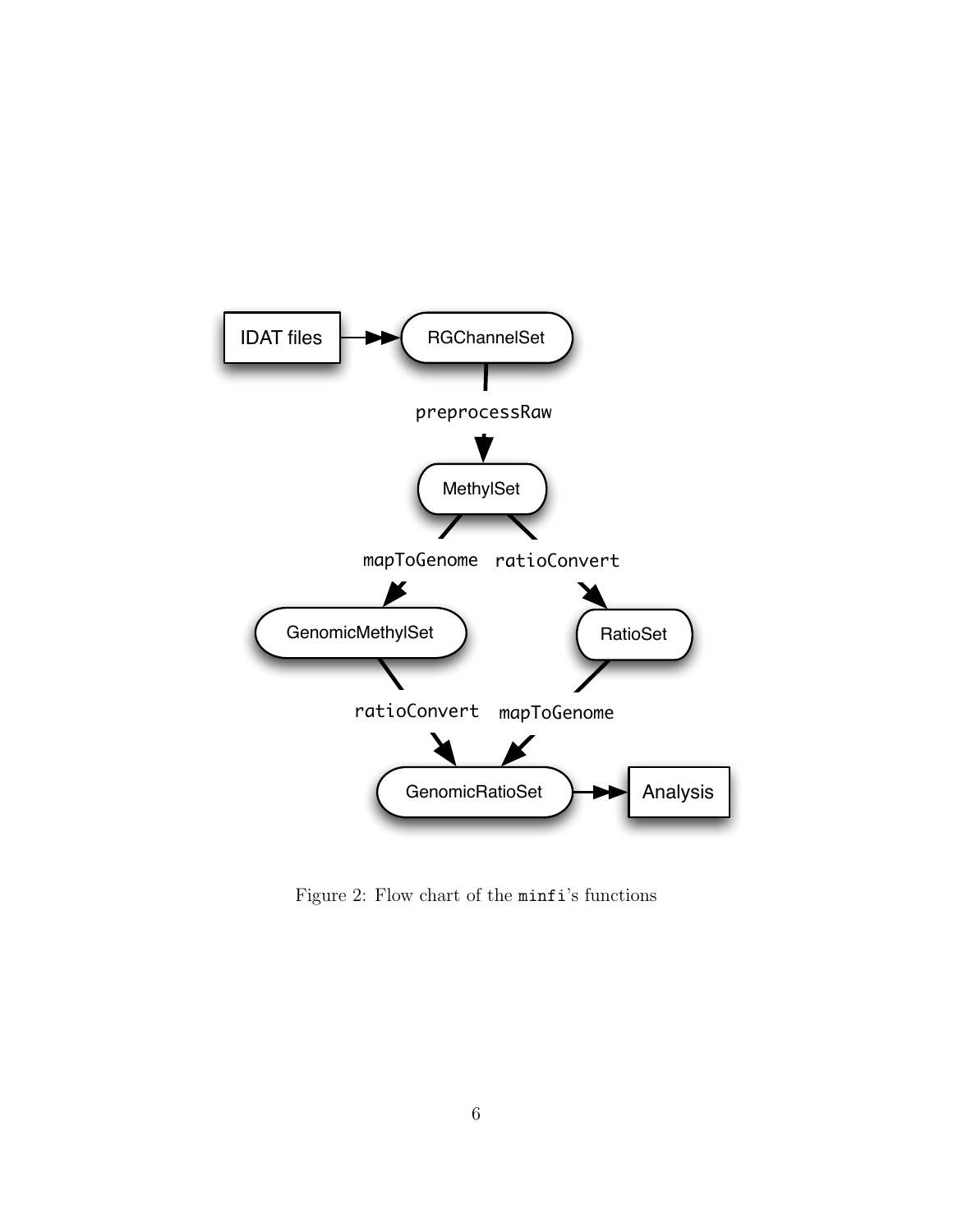```
element names: Meth, Unmeth
phenoData
 sampleNames: 5723646052_R02C02 5723646052_R04C01 ...
    5723646053_R06C02 (6 total)
 varLabels: Sample_Name Sample_Well ... filenames (13 total)
 varMetadata: labelDescription
Annotation
 array: IlluminaHumanMethylation450k
 annotation: ilmn12.hg19
Preprocessing
 Method: Raw (no normalization or bg correction)
 minfi version: 1.10.2
 Manifest version: 0.4.0
```
The accessors getMeth and getUnmeth can be used to get the methylated and unmethylated intensities matrices:

> head(getMeth(MSet)[,1:3])

|            |       | 5723646052_R02C02 5723646052_R04C01 5723646052_R05C02 |       |
|------------|-------|-------------------------------------------------------|-------|
| cg00050873 | 22041 | 588                                                   | 20505 |
| cg00212031 | 679   | 569                                                   | 439   |
| cg00213748 | 1620  | 421                                                   | 707   |
| cg00214611 | 449   | 614                                                   | 343   |
| cg00455876 | 5921  | 398                                                   | 3257  |
| cg01707559 | 1238  | 646                                                   | 637   |

```
> head(getUnmeth(MSet)[,1:3])
```

|            |       |      | 5723646052_R02C02 5723646052_R04C01 5723646052_R05C02 |
|------------|-------|------|-------------------------------------------------------|
| cg00050873 | 1945  | 433  | 1012                                                  |
| cg00212031 | 6567  | 300  | 2689                                                  |
| cg00213748 | 384   | 461  | 295                                                   |
| cg00214611 | 4869  | 183  | 1655                                                  |
| cg00455876 | 1655  | 792  | 1060                                                  |
| cg01707559 | 12227 | 1009 | 7414                                                  |

A RatioSet object is a class designed to store Beta values and/or M values instead of the methylated and unmethylated signals. An optional copy number matrix, CN, the sum of the methylated and unmethylated signals, can be also stored. Mapping a MethylSet to a RatioSet is irreversible, i.e. one cannot technically retrieve the methylated and unmethylated signals from a RatioSet. A RatioSet can be created with the function ratioConvert:

```
> ratioSet <- ratioConvert(MSet, what = "both", keepCN = TRUE)
> ratioSet
```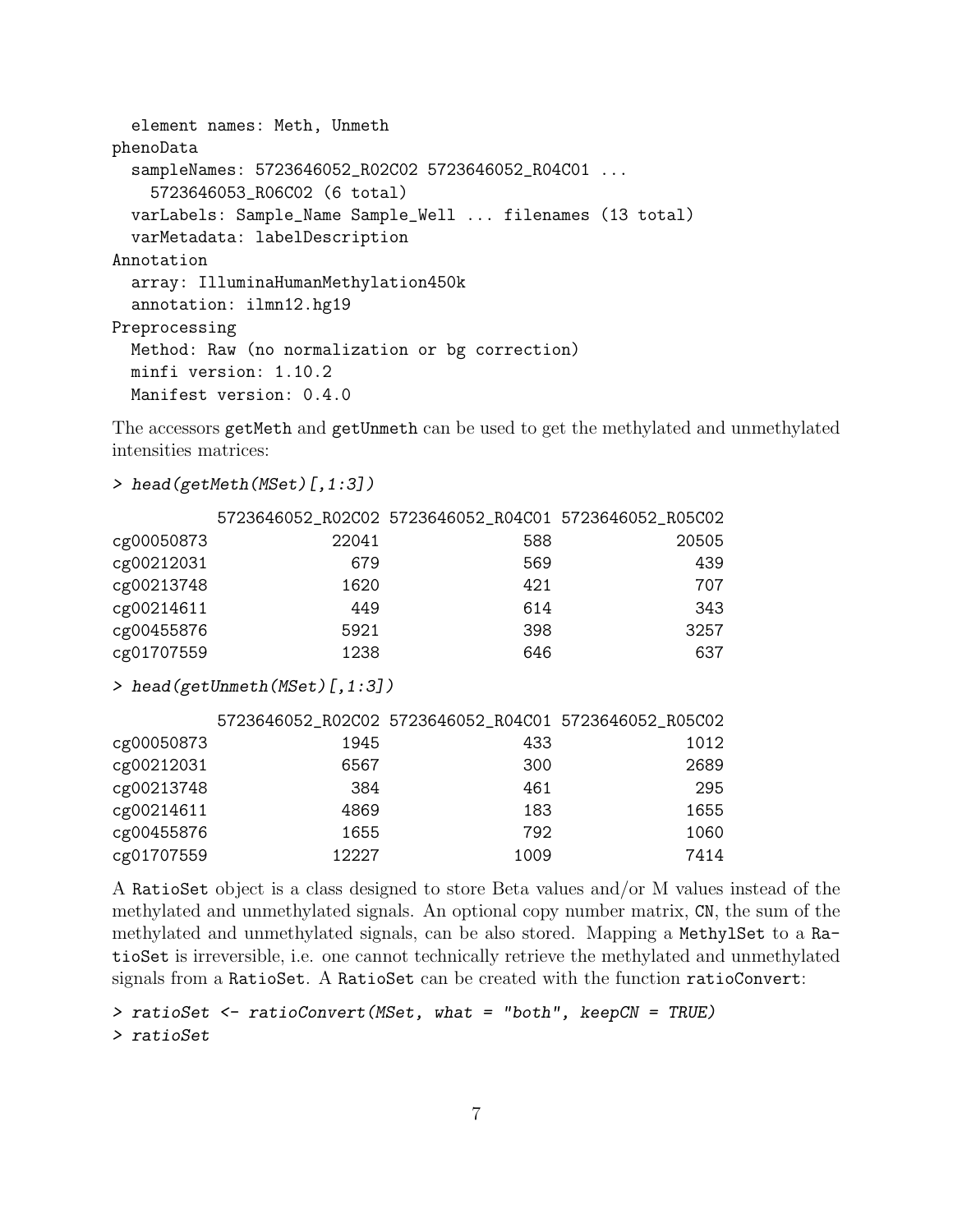```
RatioSet (storageMode: lockedEnvironment)
assayData: 485512 features, 6 samples
 element names: Beta, CN, M
phenoData
 sampleNames: 5723646052_R02C02 5723646052_R04C01 ...
    5723646053_R06C02 (6 total)
 varLabels: Sample_Name Sample_Well ... filenames (13 total)
 varMetadata: labelDescription
Annotation
 array: IlluminaHumanMethylation450k
 annotation: ilmn12.hg19
Preprocessing
 Method: Raw (no normalization or bg correction)
 minfi version: 1.10.2
 Manifest version: 0.4.0
```
The functions getBeta, getM and getCN return respectively the Beta value matrix, M value matrix and a the Copy Number matrix.

```
> beta <- getBeta(ratioSet)
```
Why do we have these two classes? This is to allow methods development where normalization is done directly on the beta and/or M-values, such as quantile normalization of the Beta matrix (which we btw. do not recommend).

### Mapping to the Genome

The function mapToGenome applied to a RatioSet object will add genomic coordinates to each probe together with some additional annotation information. The output object is a GenomicRatioSet (class holding M or/and Beta values together with associated genomic coordinates). It is possible to merge the manifest object with the genomic locations by setting the option mergeManifest to TRUE.

```
> gset <- mapToGenome(ratioSet)
> gset
class: GenomicRatioSet
dim: 485512 6
exptData(0):
assays(3): Beta M CN
rownames(485512): cg13869341 cg14008030 ... cg08265308 cg14273923
rowData metadata column names(0):
colnames(6): 5723646052_R02C02 5723646052_R04C01 ... 5723646053_R05C02
 5723646053_R06C02
```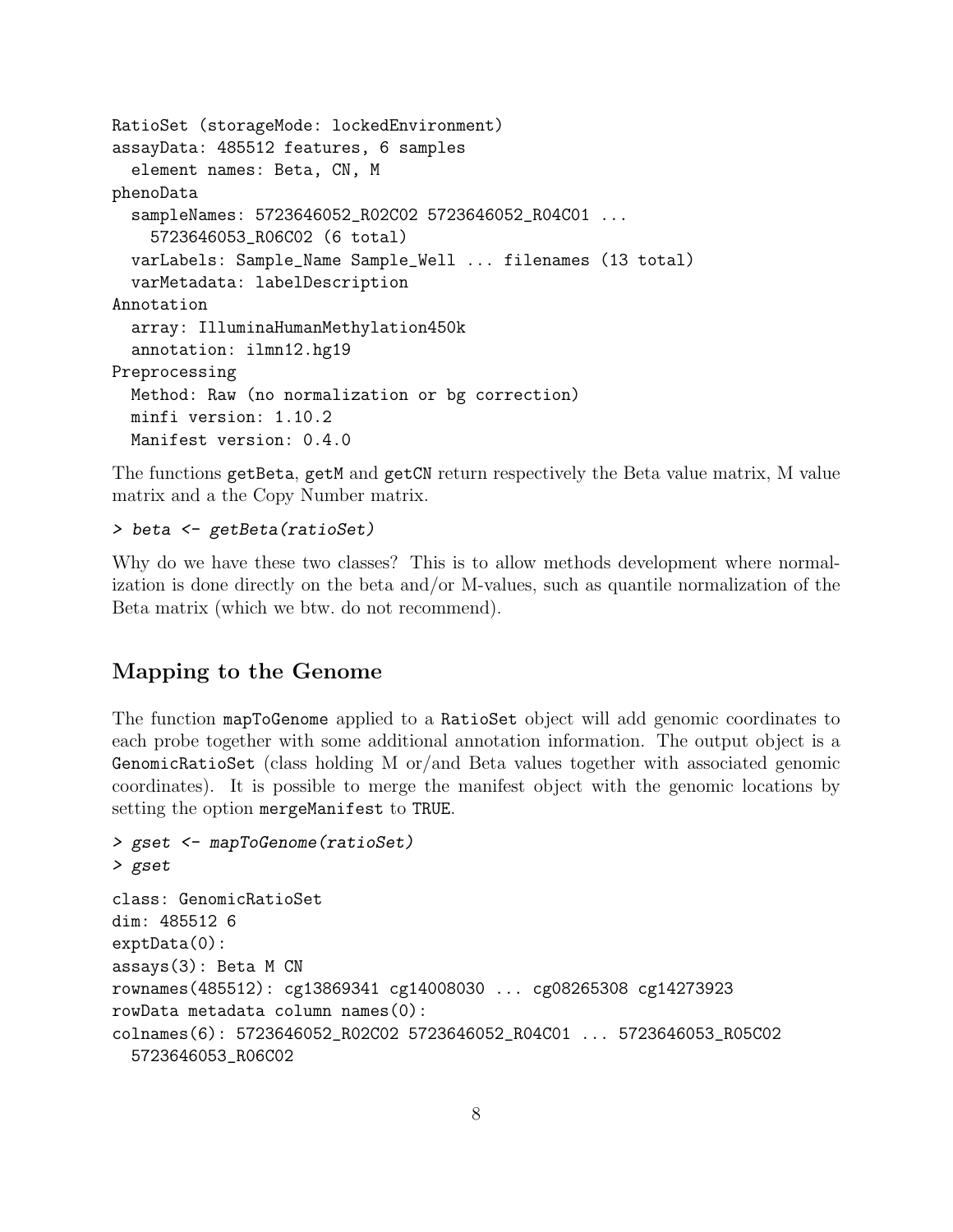```
colData names(13): Sample_Name Sample_Well ... Basename filenames
Annotation
 array: IlluminaHumanMethylation450k
 annotation: ilmn12.hg19
Preprocessing
 Method: Raw (no normalization or bg correction)
 minfi version: 1.10.2
 Manifest version: 0.4.0
```
Note that the GenomicRatioSet extends the class SummarizedExperiment. Here are the main accessors functions to access the data:

```
> beta <- getBeta(gset)
> m <- getM(gset)
> cn <- getCN(gset)
> sampleNames <- sampleNames(gset)
> probeNames <- featureNames(gset)
> pheno <- pData(gset)
```
To return the probe locations as a GenomicRanges objects, one can use the accessor granges:

```
> gr <- granges(gset)
> head(gr, n= 3)
GRanges with 3 ranges and 0 metadata columns:
          seqnames ranges strand
             <Rle> <IRanges> <Rle>
 cg13869341 chr1 [15865, 15865] *
 cg14008030 chr1 [18827, 18827] *
 cg12045430 chr1 [29407, 29407] *
 ---seqlengths:
   chr1 chr2 chr3 chr4 chr5 chr6 ... chr19 chr20 chr21 chr22 chrX chrY
     NA NA NA NA NA NA ... NA NA NA NA NA NA
```
We can similary use mapToGenome on a MethylSet to get a GenomicMethylSet.

### Annotation

To access the full annotation, one can use the command getAnnotation:

```
> annotation <- getAnnotation(gset)
```

```
> names(annotation)
```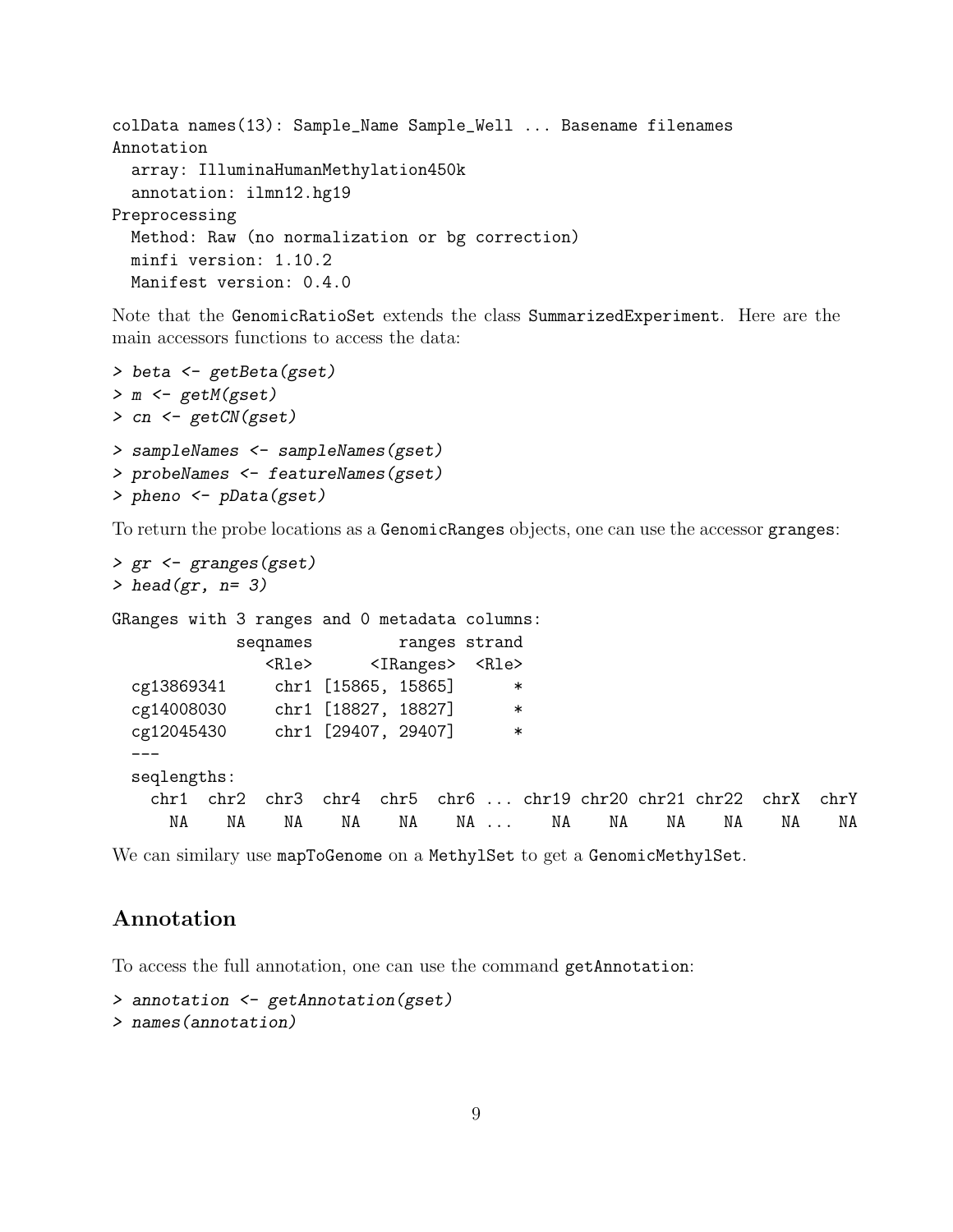| $[1]$ "chr"                   | "pos"                                                     |
|-------------------------------|-----------------------------------------------------------|
| $[3]$ "strand"                | "Name"                                                    |
| [5] "AddressA"                | "AddressB"                                                |
| [7] "ProbeSeqA"               | "ProbeSeqB"                                               |
| [9] "Type"                    | "NextBase"                                                |
| $[11]$ "Color"                | "Probe_rs"                                                |
| $[13]$ "Probe_maf"            | "CpG_rs"                                                  |
| $[15]$ "CpG_maf"              | "SBE_rs"                                                  |
| $[17]$ "SBE_maf"              | "Islands_Name"                                            |
| [19] "Relation_to_Island"     | "Forward_Sequence"                                        |
| [21] "SourceSeq"              | "Random_Loci"                                             |
| [23] "Methyl27_Loci"          | "UCSC_RefGene_Name"                                       |
| [25] "UCSC_RefGene_Accession" | "UCSC_RefGene_Group"                                      |
| $[27]$ "Phantom"              | "DMR"                                                     |
| [29] "Enhancer"               | "HMM_Island"                                              |
|                               | [31] "Regulatory_Feature_Name" "Regulatory_Feature_Group" |
| [33] "DHS"                    |                                                           |
|                               |                                                           |

The order and content of the annotation DataFrame is in the same order as the main object (here: gset). There are a number of convenience functions to get parts of the annotation, like

```
> islands <- getIslandStatus(gset)
> head(islands)
[1] "OpenSea" "OpenSea" "Island" "Island" "Island" "OpenSea"
> probeType <- getProbeType(gset)
> head(probeType)
[1] "I" "II" "I" "I" "I" "II"
```
(see later regarding SNPs). Also, you can get different subsets of the annotation by using the what argument.

## 4 Quality control

Efficient and reliable quality control is important. Our view on this has evolved over time and currently we recommend using the qc plot described below as well as shinyMethyl for interactive visualization. We conclude this section with some comments on what we don't recommend using.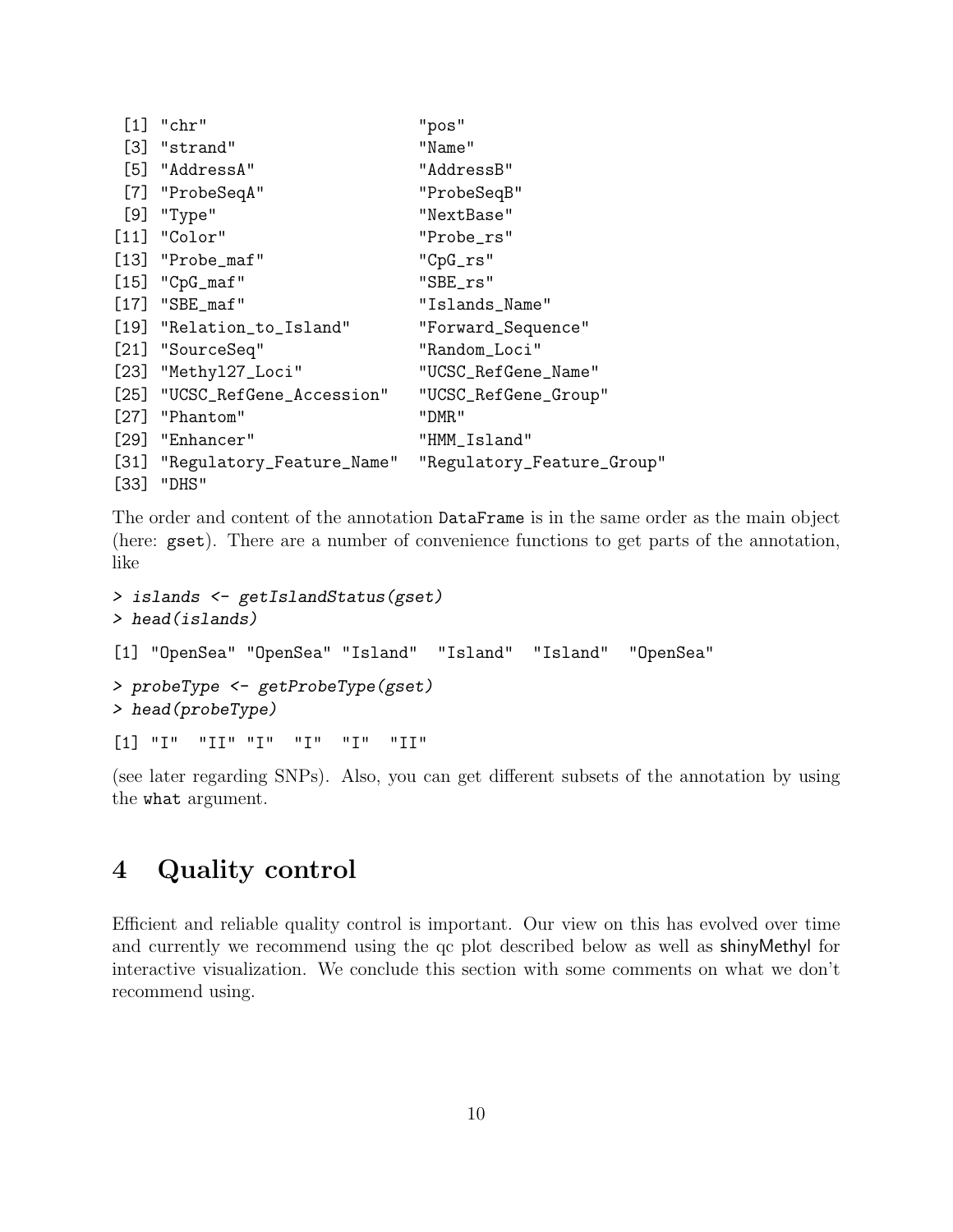## QC plot

minfi provides a simple quality control plot that uses the log median intensity in both the methylated (M) and unmethylated (U) channels. When plotting these two medians against each other, it has been observed that good samples cluster together, while failed samples tend to separate and have lower median intensities [\[1\]](#page-23-0). In general, we advice users to make the plot and make a judgement. The line separating "bad" from "good" samples represent a useful cutoff, which may have to be adapted to a specific dataset. The functions  $getQC$  and plotQC are designed to extract and plot the quality control information from the MethylSet:

```
> qc <- getQC(MSet)
> head(qc)
DataFrame with 6 rows and 2 columns
                      mMed uMed
                 <numeric> <numeric>
5723646052_R02C02 11.69566 11.82058
5723646052_R04C01 11.99046 11.95274
5723646052_R05C02 11.55603 12.05393
5723646053_R04C02 12.06609 12.09276
5723646053_R05C02 12.23332 12.08448
5723646053_R06C02 11.36851 11.60594
> plotQC(qc)
```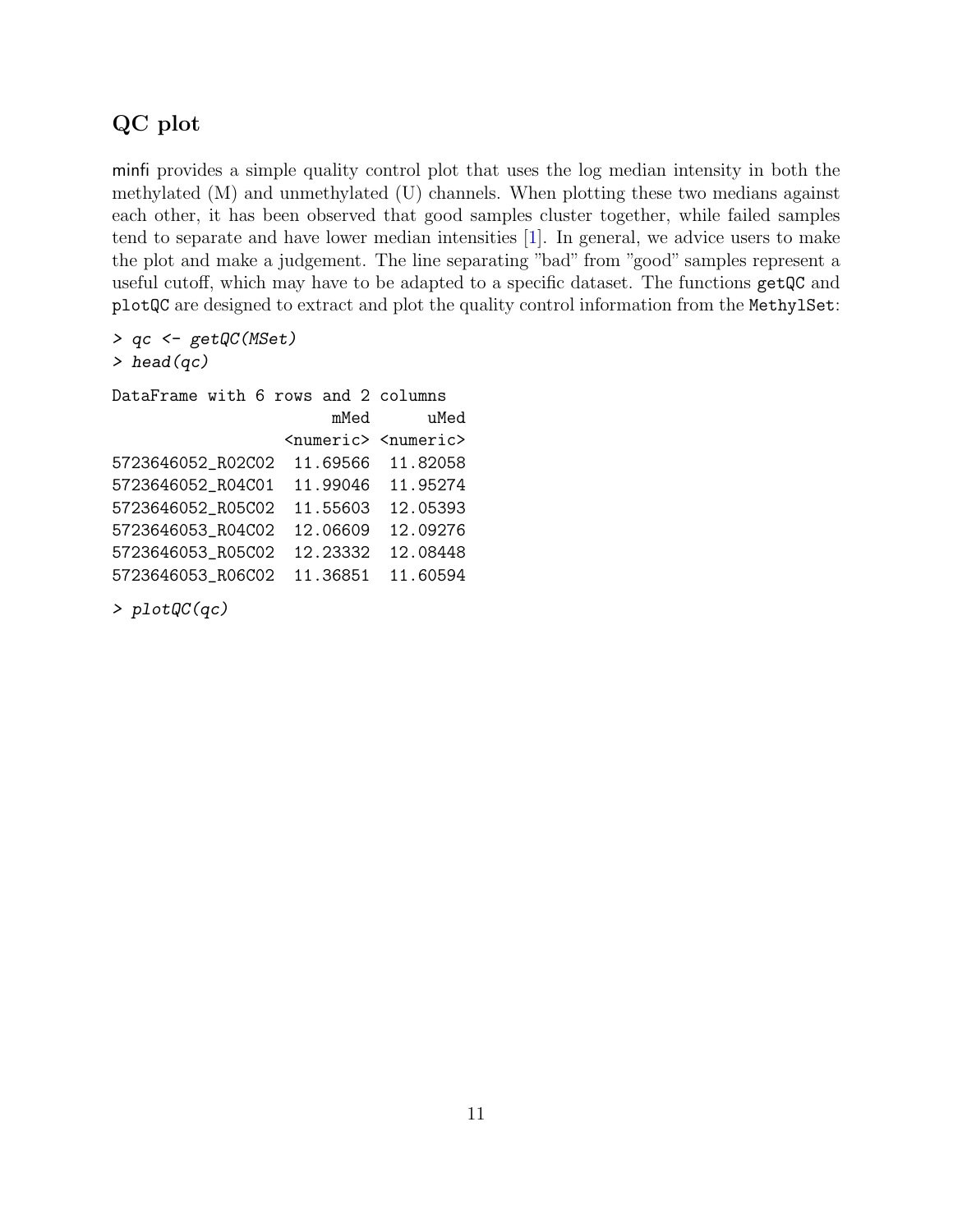![](_page_11_Figure_0.jpeg)

Moreover, the function addQC applied to the MethylSet will add the QC information to the phenotype data.

To further explore the quality of the samples, it is useful to look at the Beta value densities of the samples, with the option to color the densities by group:

> densityPlot(MSet, sampGroups = phenoData\$Sample\_Group)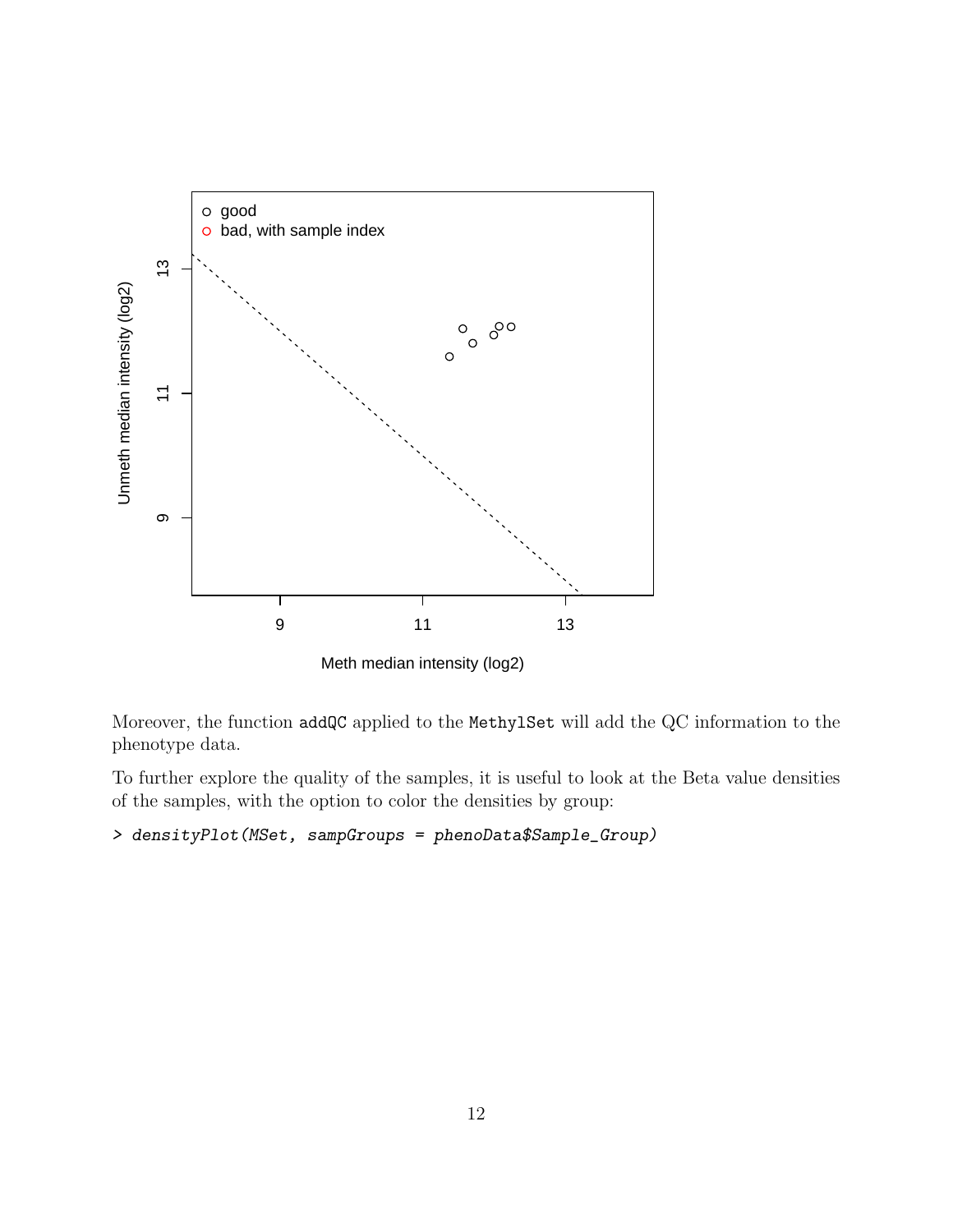![](_page_12_Figure_0.jpeg)

or density bean plots:

> densityBeanPlot(MSet, sampGroups = phenoData\$Sample\_Group)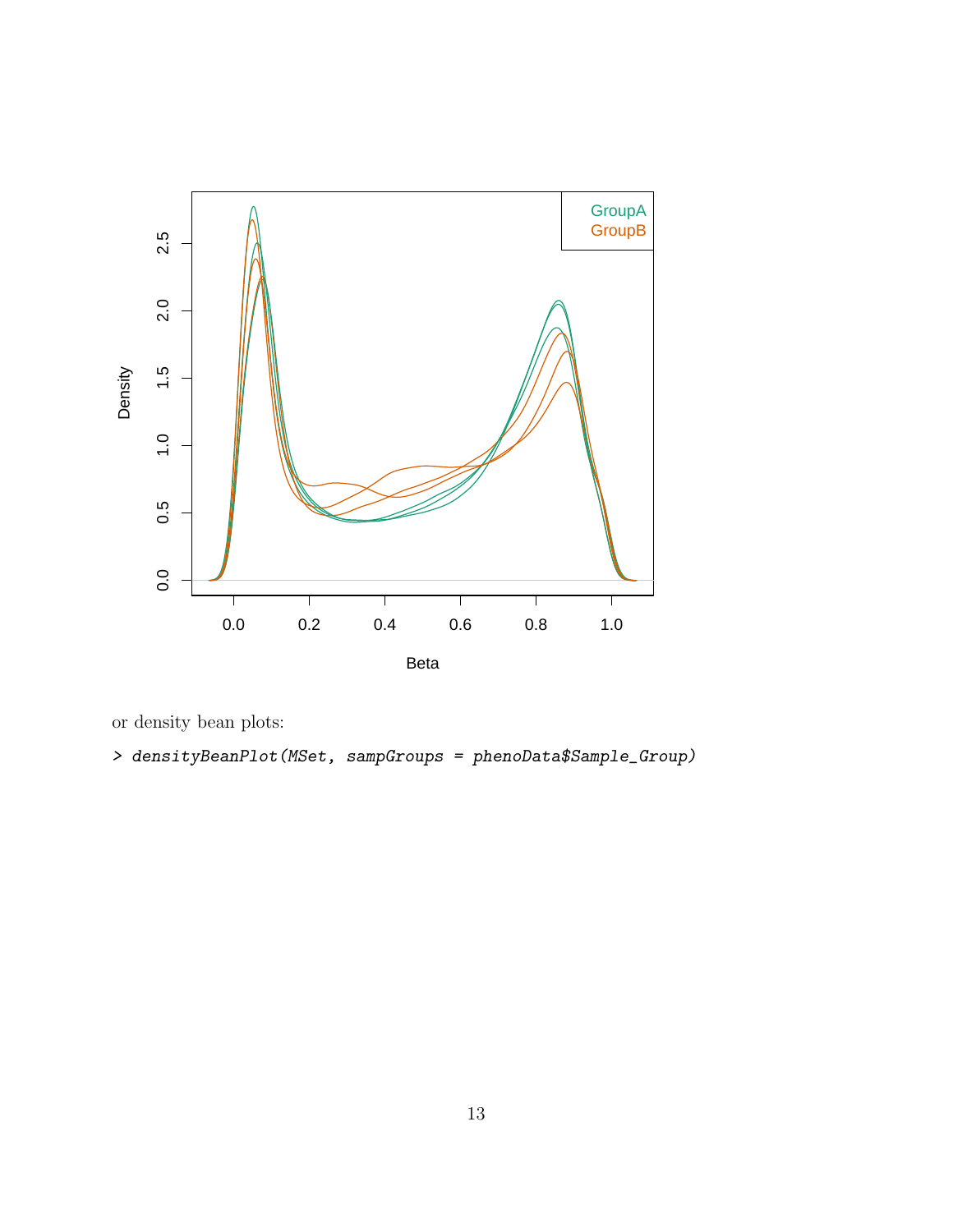![](_page_13_Figure_0.jpeg)

shinyMethyl [\[3\]](#page-24-1) is particularly useful to visualize all plots at the same time in an interactive fashion.

### Control probes plot

The 450k array contains several internal control probes that can be used to assess the quality control of different sample preparation steps (bisulfite conversion, hybridization, etc.). The values of these control probes are stored in the initial RGChannelSet and can be plotted by using the function controlStripPlot and by specifying the control probe type:

```
> controlStripPlot(RGSet, controls="BISULFITE CONVERSION II")
```
All the plots above can be exported into a pdf file in one step using the function qcReport:

```
> qcReport(RGSet, pdf= "qcReport.pdf")
```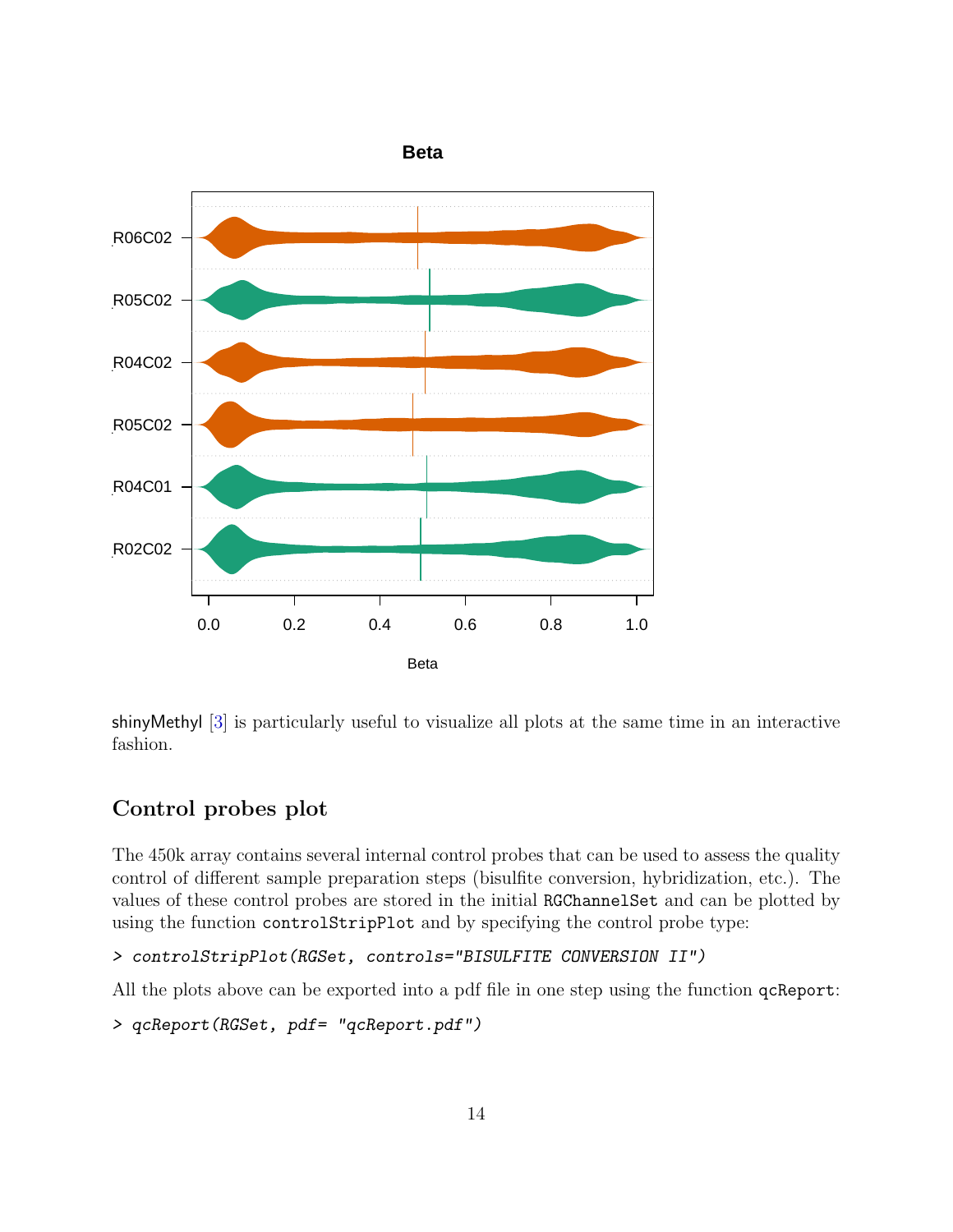In practice, we use the QC plot presented above as well as inspection of the bisulfite conversion probes and marginal densities to do QC. We don't really use the qcReport anymore.

### 5 SNPs

Because the presence of SNPs inside the probe body or at the nucleotide extension can have important consequences on the downstream analysis, minfi offers the possibility to remove such probes. The function getSnpInfo, applied to a GenomicRatioSet, returns a data frame with 6 columns containing the SNP information of the probes:

```
> snps <- getSnpInfo(gset)
> head(snps,10)
```

|            | DataFrame with 10 rows and 6 columns |                    |                                                                                                                                     |           |           |         |
|------------|--------------------------------------|--------------------|-------------------------------------------------------------------------------------------------------------------------------------|-----------|-----------|---------|
|            |                                      | Probe_rs Probe_maf | $CpG_r$ rs                                                                                                                          | $CpG_maf$ | $SBE_r s$ | SBE_maf |
|            |                                      |                    | <character> <numeric> <character> <numeric> <character> <numeric></numeric></character></numeric></character></numeric></character> |           |           |         |
| cg13869341 | NA                                   | NA                 | NA                                                                                                                                  | NA        | NA        | NA      |
| cg14008030 | NA                                   | ΝA                 | ΝA                                                                                                                                  | NA        | NA        | NA      |
| cg12045430 | NA                                   | ΝA                 | ΝA                                                                                                                                  | NA        | NA        | ΝA      |
| cg20826792 | NA                                   | NA                 | NA                                                                                                                                  | NA        | NA        | ΝA      |
| cg00381604 | NA                                   | NA                 | ΝA                                                                                                                                  | NA        | NA        | ΝA      |
| cg20253340 | NA                                   | NA                 | ΝA                                                                                                                                  | NA        | NA        | ΝA      |
| cg21870274 | NA                                   | NA                 | ΝA                                                                                                                                  | NA        | NA        | ΝA      |
|            | cg03130891 rs77418980                | 0.305556           | NA                                                                                                                                  | NA        | ΝA        | ΝA      |
|            | cg24335620 rs147502335 0.012800      |                    | NA                                                                                                                                  | NA        | NA        | ΝA      |
| cg16162899 | NA                                   | NA                 | ΝA                                                                                                                                  | NA        | ΝA        | ΝA      |

Probe, CpG and SBE correspond the SNPs present inside the probe body, at the CpG interrogation and at the single nucleotide extension respectively. The columns with rs give the names of the SNPs while the columns with maf gives the minor allele frequency of the SNPs based on the dbSnp database. The function addSnpInfo will add to the GenomicRanges of the GenomicRatioSet the 6 columns.:

```
> gset <- addSnpInfo(gset)
> head(granges(gset))
```
GRanges with 6 ranges and 6 metadata columns:

|            | segnames |                     |  |        | ranges strand   Probe_rs Probe_maf                                                |            | $CpG_r$ rs |
|------------|----------|---------------------|--|--------|-----------------------------------------------------------------------------------|------------|------------|
|            | $R1e$    | <iranges></iranges> |  |        | <rle>   <character> <numeric> <character></character></numeric></character></rle> |            |            |
| cg13869341 |          | chr1 [15865, 15865] |  | $*$    | $<$ NA $>$                                                                        | $<$ NA $>$ | $<$ NA $>$ |
| cg14008030 |          | chr1 [18827, 18827] |  | $*$    | $<$ NA $>$                                                                        | $<$ NA $>$ | $<$ NA $>$ |
| cg12045430 |          | chr1 [29407, 29407] |  | $*$    | $<$ NA $>$                                                                        | $<$ NA $>$ | $<$ NA $>$ |
| cg20826792 |          | chr1 [29425, 29425] |  | $\ast$ | $<$ NA $>$                                                                        | $<$ NA $>$ | $<$ NA $>$ |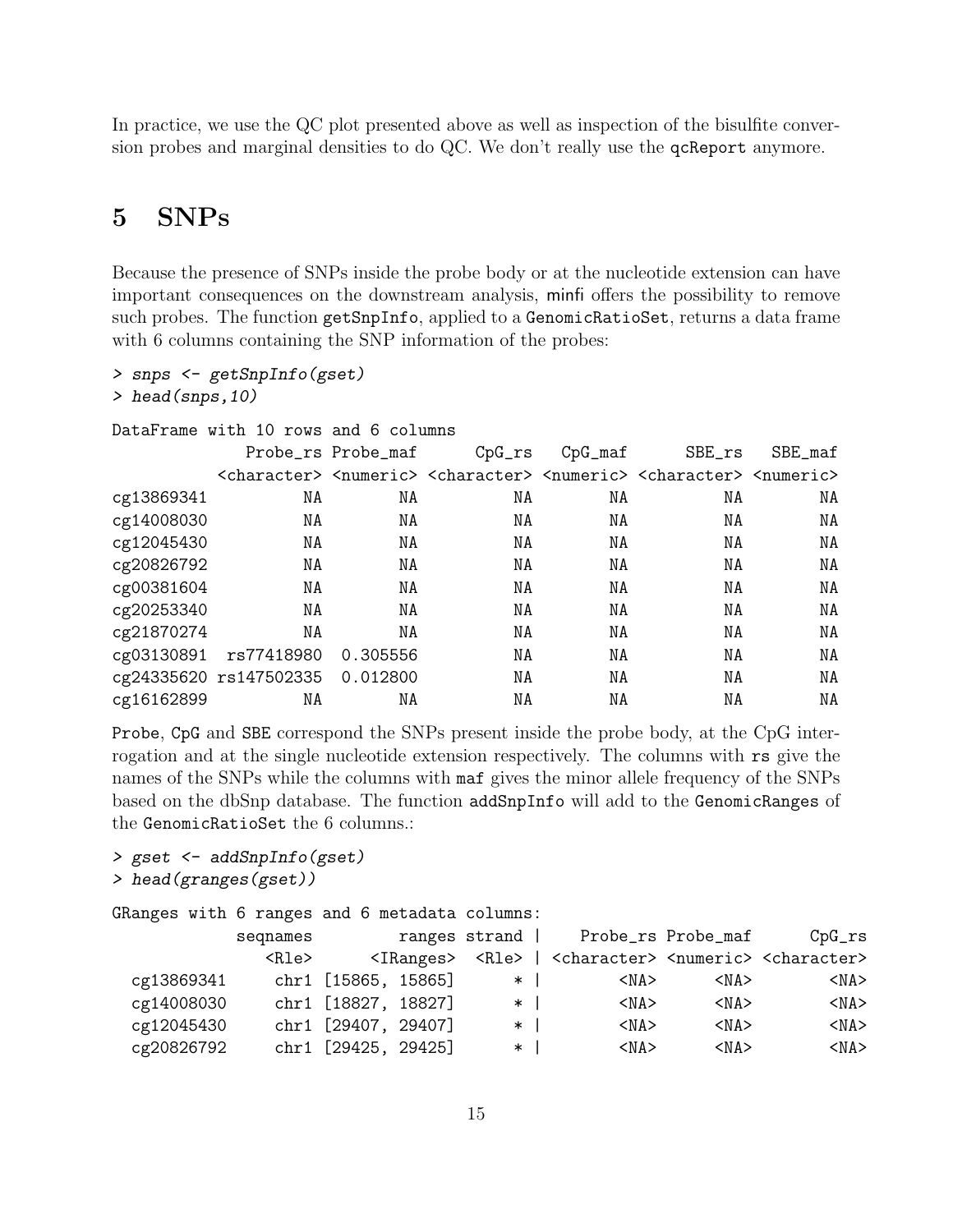| cg00381604  |      |            | chr1 [29435, 29435]                                             |            |             | $\ast$ |    | $<$ NA $>$ | $<$ NA $>$                                           |    | $<$ NA $>$ |
|-------------|------|------------|-----------------------------------------------------------------|------------|-------------|--------|----|------------|------------------------------------------------------|----|------------|
| cg20253340  |      |            | chr1 [68849, 68849]                                             |            |             | $\ast$ |    | $<$ NA $>$ | $<$ NA $>$                                           |    | $<$ NA $>$ |
|             |      | $CpG_maf$  |                                                                 | SBE_rs     | $SBE\_maf$  |        |    |            |                                                      |    |            |
|             |      |            | <numeric> <character> <numeric></numeric></character></numeric> |            |             |        |    |            |                                                      |    |            |
| cg13869341  |      | $<$ NA $>$ |                                                                 | $<$ NA $>$ | $<$ NA $>$  |        |    |            |                                                      |    |            |
| cg14008030  |      | $<$ NA $>$ |                                                                 | $<$ NA $>$ | $<$ NA $>$  |        |    |            |                                                      |    |            |
| cg12045430  |      | $<$ NA $>$ |                                                                 | $<$ NA $>$ | $<$ NA $>$  |        |    |            |                                                      |    |            |
| cg20826792  |      | $<$ NA $>$ |                                                                 | $<$ NA $>$ | $<$ NA $>$  |        |    |            |                                                      |    |            |
| cg00381604  |      | $<$ NA $>$ |                                                                 | $<$ NA $>$ | $<$ NA $>$  |        |    |            |                                                      |    |            |
| cg20253340  |      | $<$ NA $>$ |                                                                 | $<$ NA $>$ | $<$ NA $>$  |        |    |            |                                                      |    |            |
|             |      |            |                                                                 |            |             |        |    |            |                                                      |    |            |
| seqlengths: |      |            |                                                                 |            |             |        |    |            |                                                      |    |            |
| chr1        | chr2 | chr3       | chr4                                                            |            |             |        |    |            | $chr5$ $chr6$ $chr19$ $chr20$ $chr21$ $chr22$ $chrX$ |    | chrY       |
| ΝA          | NA   | NA         | ΝA                                                              | ΝA         | $NA \ldots$ | NA     | NA | ΝA         | ΝA                                                   | NA | NA         |

We strongly recommend to drop the probes that contain either a SNP at the CpG interrogation or at the single nucleotide extension. The function dropLociWithSnps allows to drop the corresponding probes (introduced in minfi 1.11.9). Here is an example where we drop the probes containing a SNP at the CpG interrogation and/or at the single nucleotide extension, for any minor allele frequency:

```
> gset <- dropLociWithSnps(gset, snps=c("SBE","CpG"), maf=0)
```
There are several options for SNP databases. These are contained inside the annotation object. A list of databases can be had by printing the annotation object. In mifni 1.11.8 we made it possible to do the following

```
> getAnnotationObject(gset)
```
In earlier versions of minfi, you can get the same outcome by first getting the name of the annotation object and then printing it, by

```
> annoStr <- paste(annotation(MsetEx), collapse = "anno.")
> annoStr
```
[1] "IlluminaHumanMethylation450kanno.ilmn12.hg19"

```
> get(annoStr)
```

```
IlluminaMethylationAnnotation object
```

```
Annotation
  array: IlluminaHumanMethylation450k
```

```
annotation: ilmn12
```

```
genomeBuild: hg19
```

```
Available annotation
  Islands.UCSC
```

```
Locations
```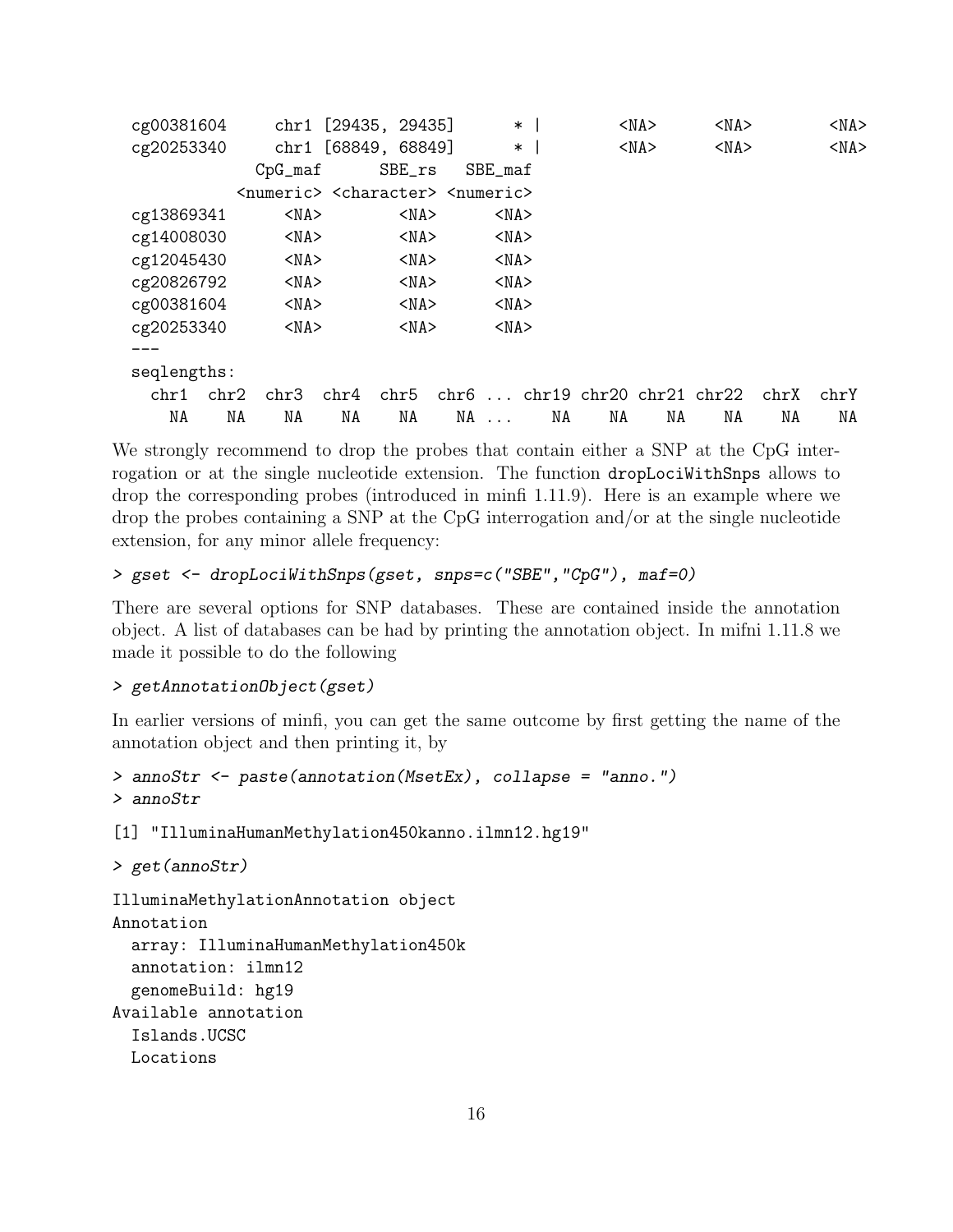```
Manifest
  Other
  SNPs.132CommonSingle
  SNPs.135CommonSingle
  SNPs.137CommonSingle
  SNPs.Illumina
Defaults
  Locations
  Manifest
  SNPs.137CommonSingle
  Islands.UCSC
  Other
```
### Cross-reactive probes

It has been previously reported than about 6% of the probes on the 450K array co-hybridize to alternate genomic sequences, therefore potentially generating spurious signals [\[5\]](#page-24-3). We are planning to include a function in minfi that drops these cross-reactive probes. The function can be either applied to a [Genomic]MethylSet or a [Genomic]RatioSet:

#### > gset <- dropCrossReactiveProbes(gset)

This functionality is currently being tested.

# 6 Preprocessing and normalization

So far, we did not use any normalization to process the data. Different normalization procedures are available in minfi.

### preprocessRaw

As seen before, it converts a RGChannelSet to a MethylSet by converting the Red and Green channels into a matrix of methylated signals and a matrix of unmethylated signals. No normalization is performed.

Input: RGChannelSet Output: MethylSet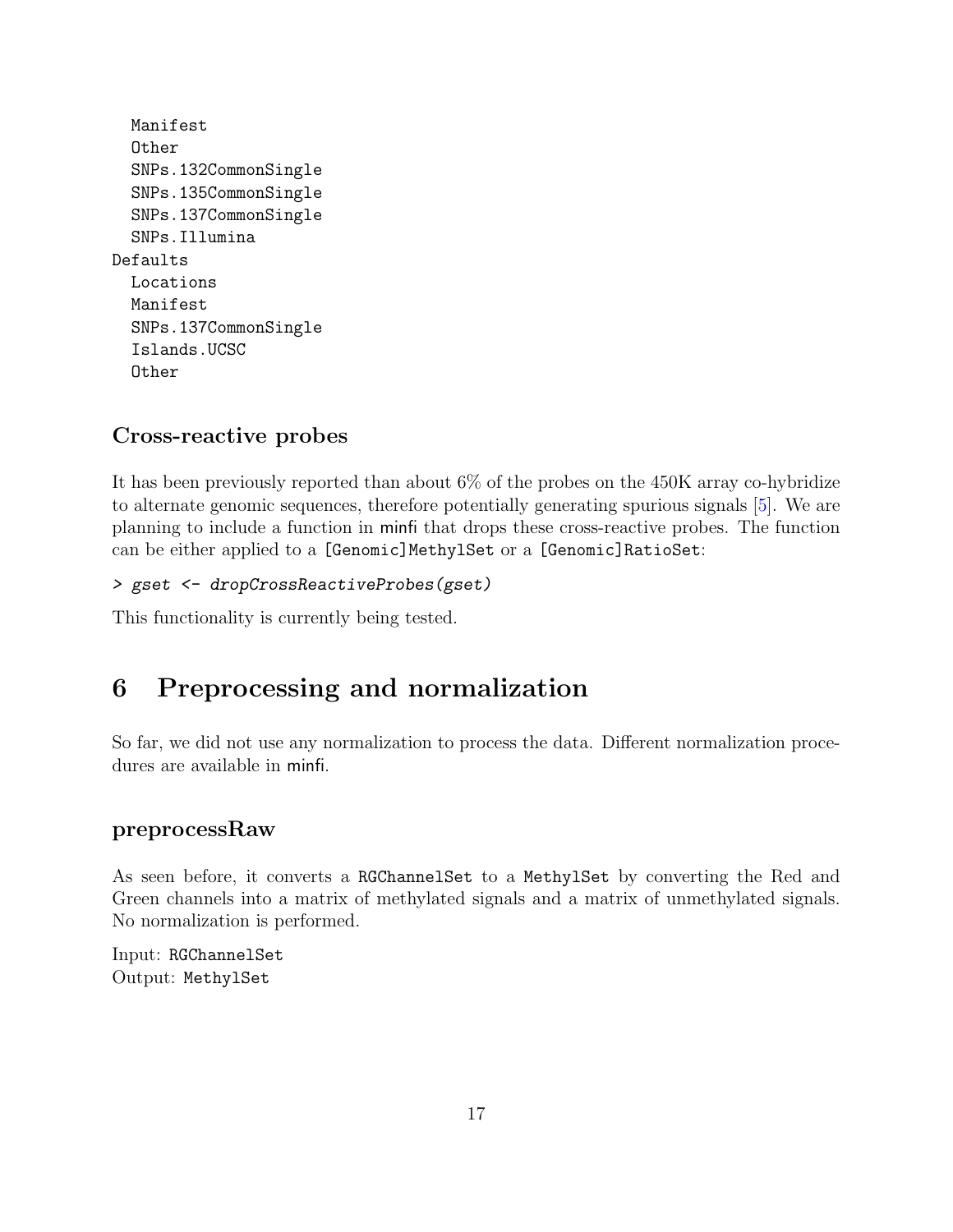### preprocessIllumina

Convert a RGChannelSet to a MethylSet by implementing the preprocessing choices as available in Genome Studio: background subtraction and control normalization. Both of them are optional and turning them off is equivalent to raw preprocessing (preprocessRaw):

```
> MSet.illumina <- preprocessIllumina(RGSet, bg.correct = TRUE,
+ normalize = "controls")
```
Input: RGChannelSet Output: MethylSet

### preprocessSWAN

Perform Subset-quantile within array normalization (SWAN) [\[6\]](#page-24-4), a within-array normalization correction for the technical differences between the Type I and Type II array designs. The algorithm matches the Beta-value distributions of the Type I and Type II probes by applying a within-array quantile normalization separately for different subsets of probes (divided by CpG content). The input of SWAN is a MethylSet, and the function returns a MethylSet as well. If an RGChannelSet is provided instead, the function will first call preprocessRaw on the RGChannelSet, and then apply the SWAN normalization. We recommend setting a seed (using set.seed) before using preprocessSWAN to ensure that the normalized intensities will be reproducible.

```
> MSet.swan <- preprocessSWAN(RGSet)
```
Input: RGChannelSet or MethylSet Output: MethylSet

### preprocessQuantile

This function implements stratified quantile normalization preprocessing. The normalization procedure is applied to the Meth and Unmeth intensities separately. The distribution of type I and type II signals is forced to be the same by first quantile normalizing the type II probes across samples and then interpolating a reference distribution to which we normalize the type I probes. Since probe types and probe regions are confounded and we know that DNAm distributions vary across regions we stratify the probes by region before applying this interpolation. Note that this algorithm relies on the assumptions necessary for quantile normalization to be applicable and thus is not recommended for cases where global changes are expected such as in cancer-normal comparisons. Note that this normalization procedure is essentially similar to one previously presented [\[7\]](#page-24-5). The different options can be summarized into the following list: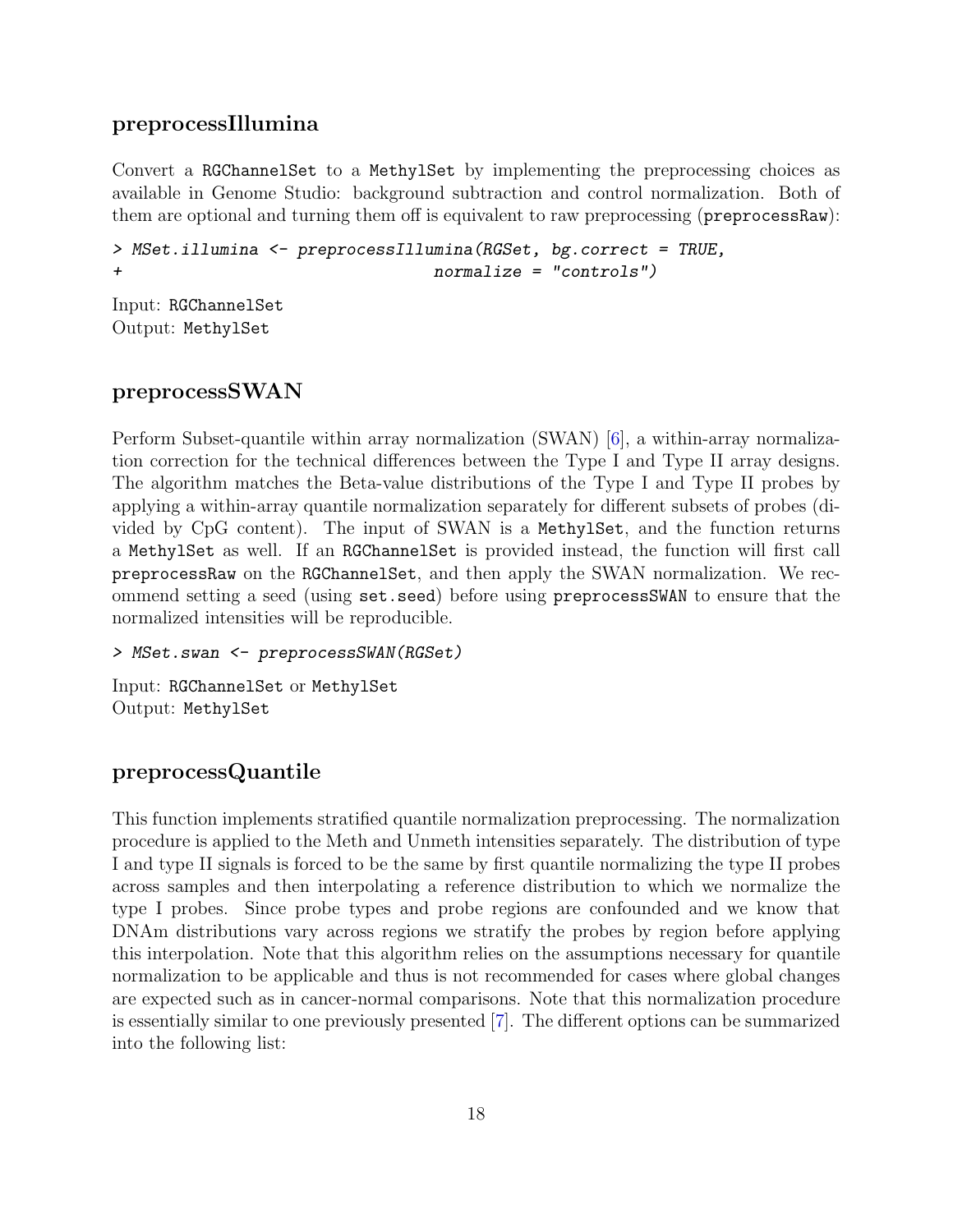- 1) If fixMethOutlier is TRUE, the functions fixes outliers of both the methylated and unmethylated channels when small intensities are close to zero.
- 2) If removeBadSamples is TRUE, it removes bad samples using the QC criterion discussed previously
- 3) Performs stratified subset quantile normalization if quantileNormalize=TRUE and stratified=TRUE
- 4) Predicts the sex (if not provided in the sex argument) using the function getSex and normalizes males and females separately for the probes on the X and Y chromosomes

```
> gset.quantile <- preprocessQuantile(RGSet, fixOutliers = TRUE,
+ removeBadSamples = TRUE, badSampleCutoff = 10.5,
+ quantileNormalize = TRUE, stratified = TRUE,
+ mergeManifest = FALSE, sex = NULL)
[preprocessQuantile] Mapping to genome.
[preprocessQuantile] Fixing outliers.
[preprocessQuantile] Quantile normalizing.
Input: RGChannelSet
Output: GenomicRatioSet
```
Note that the function returns a GenomicRatioSet object ready for downstream analysis.

### preprocessFunnorm

The function preprocessFunnorm implements the functional normalization algorithm developed in [\[8\]](#page-24-6). Briefly, it uses the internal control probes present on the array to infer between-array technical variation. It is particularly useful for studies comparing conditions with known large-scale differences, such as cancer/normal studies, or between-tissue studies. It has been shown that for such studies, functional normalization outperforms other existing approaches [\[8\]](#page-24-6). By default, is uses the first two principal components of the control probes to infer the unwanted variation.

> gset.funnorm <- preprocessFunnorm(RGSet)

```
[preprocessFunnorm] Mapping to genome
[preprocessFunnorm] Quantile extraction
[preprocessFunnorm] Normalization
```
Input: RGChannelSet Output: GenomicRatioSet

As the preprocessQuantile function, it returns a GenomicRatioSet object.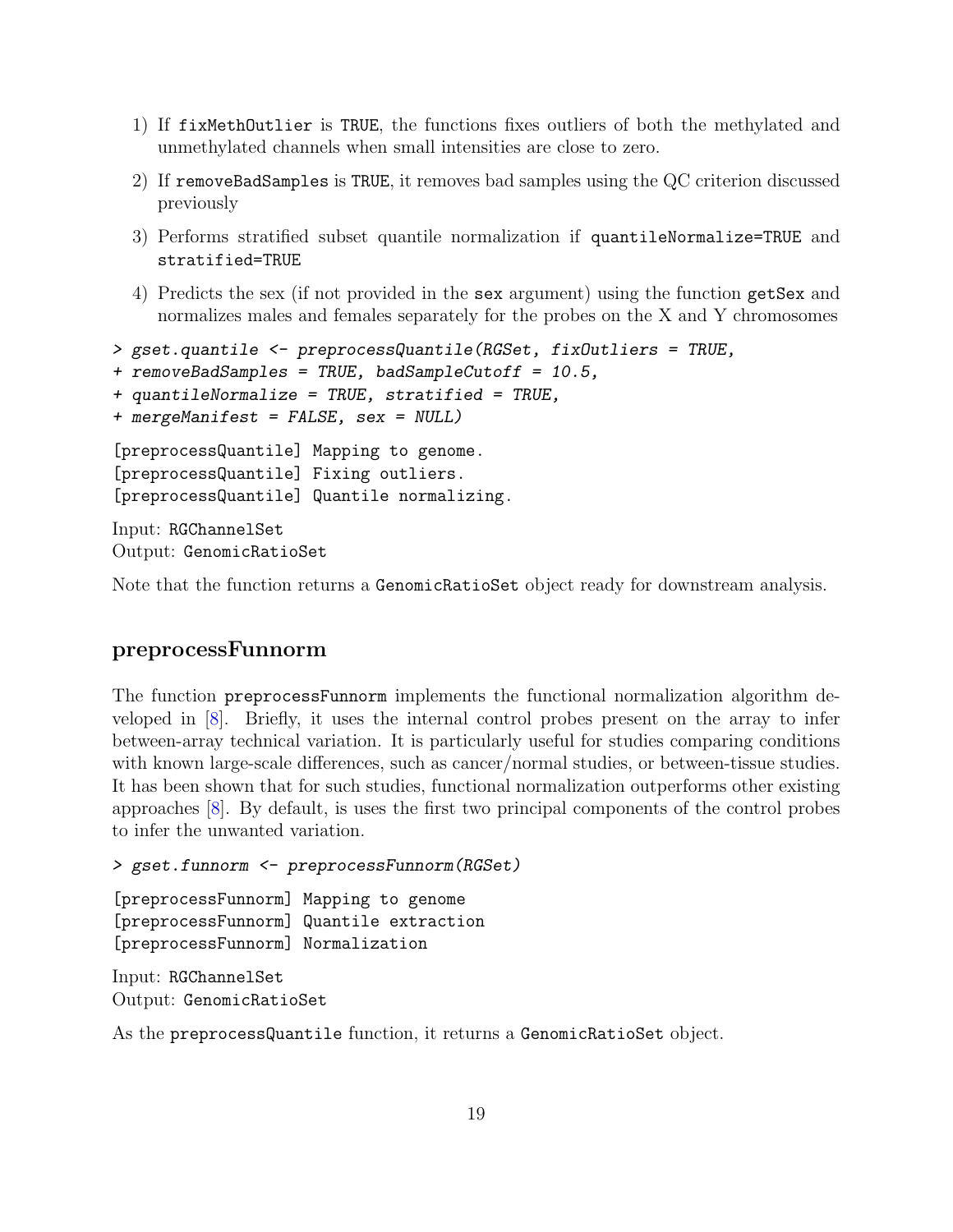# 7 dmpFinder: to find differentially methylated positions (DMPs)

While we do not encourage particularly a single position differential methylation analysis, minfi implements a simple algorithm called dmpFinder to find differentially methylated positions with respect to a phenotype covariate. The phenotype may be categorical (e.g. cancer vs. normal) or continuous (e.g. blood pressure). Below is an example of a DMP analysis for age using the gset.funnorm object created above:

```
> beta <- getBeta(gset.funnorm)
> age <- pData(gset.funnorm)$age
> dmp <- dmpFinder(beta, pheno = age , type = "continuous")
> head(dmp)
               intercept beta t pval qval
cg05764847 0.9984524 -0.0007670769 -51.86582 8.270863e-07 0.4015603
cg10467968 0.3434299 0.0061458131 33.35419 4.818942e-06 0.9999983
cg00135841 -0.6673803 0.0189247545 28.63051 8.857500e-06 0.9999983
ch.17.28266240F 0.1352752 -0.0008316485 -26.87454 1.139697e-05 0.9999983
cg05389038 0.5306783 -0.0056651940 -22.63167 2.257633e-05 0.9999983
cg21498547 -1.8114330 0.0323934580 21.46843 2.784158e-05 0.9999983
```
# 8 Bumphunter: to find differentially methylated regions (DMRs)

The bumphunter function in minfi is a version of the bump hunting algorithm [\[9\]](#page-24-7) adapted to the 450k array, relying on the bumphunter function implemented in the eponym package bumphunter  $|10|$ .

Instead of looking for association between a single genomic location and a phenotype of interest, bumphunter looks for genomic regions that are differentially methylated between two conditions. In the context of the 450k array, the algorithm first defines *clusters* of probes. Clusters are simply groups of probes such that two consecutive probe locations in the cluster are not separated by more than some distance mapGap. Briefly, the algorithm first computes a t-statistic at each genomic location, with optional smoothing. Then, it defines a candidate region to be a cluster of probes for which all the t-statistics exceed a predefined threshold. To test for significance of the candidate regions, the algorithm uses permutations (defined by the parameter  $B$ ). The permutation scheme is expensive, and can take a few days when the number of candidate bumps is large. To avoid wasting time, we propose the following guideline:

• Define your phenotype of interest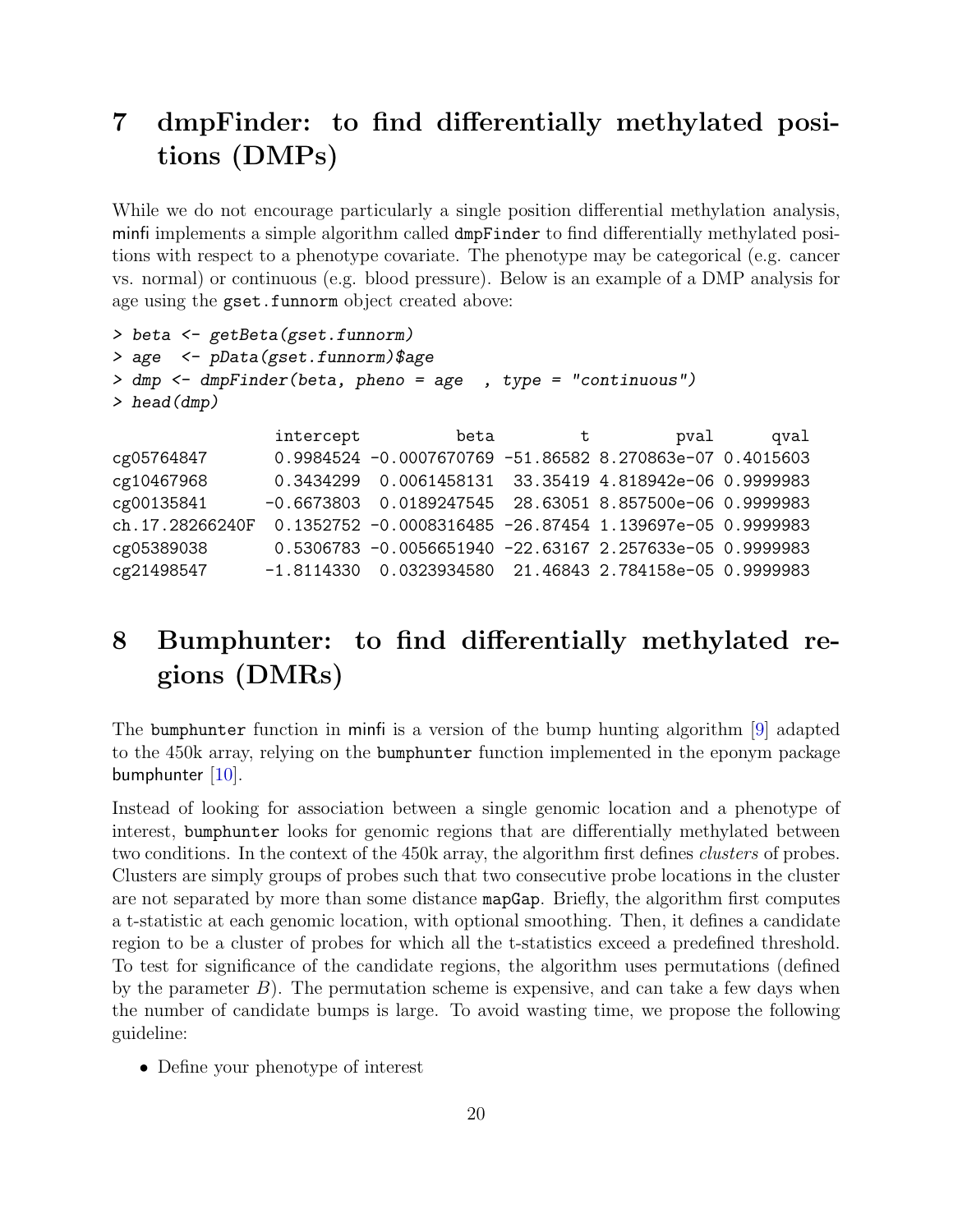```
> pheno <- pData(gset.funnorm)$status
> designMatrix <- model.matrix(~ pheno)
```
• Run the algorithm with  $B = 0$  permutation on the Beta-values, with a medium difference cutoff, say 0.2 (which corresponds to 20% difference on the Beta-values):

```
> dmrs <- bumphunter(gset.funnorm, design = designMatrix,
+ cutoff = 0.2, B=0, type="Beta")
```
- If the number of candidate bumps is large, say  $>$  30000, increase the cutoff to reduce the number of candidate bumps. The rationale behind this is that the most of the additional candidate regions found by lowering the cutoff will be found to be nonsignificant after the permutation scheme, and therefore time can be saved by being more stringent on the cutoff (high cutoff).
- Once you have decided on the cutoff, run the algorithm with a large number of permutations, say  $B = 1000$ :

```
> dmrs <- bumphunter(gset.funnorm, design = designMatrix,
+ cutoff = 0.2, B=1000, type="Beta")
```
Since the permutation scheme can be expensive, parallel computation is implemented in the bumphunter function. The foreach package allows different parallel "back-ends" that will distribute the computation across multiple cores in a single machine, or across machines in a cluster. For instance, if one wished to use 3 cores, the two following commands have to be run before running bumphunter:

```
> library(doParallel)
> registerDoParallel(cores = 3)
```
The results of bumphunter are stored in a data frame with the rows being the different differentially methylated regions (DMRs):

```
> names(dmrs)
> head(dmrs$table, n=3)
```
As an example, we have run the bump hunting algorithm to find DMRs between colon and kidney (20 samples each from TCGA), with  $B = 1000$  permutations, and a cutoff of 0.2 on the Beta values:

```
chr start end value area cluster indexStart indexEnd
15861 chr8 145103393 145107199 0.3767581 6.404887 194325 238277 238293
4810 chr13 113425756 113428172 0.4257673 5.960743 57562 337302 337315
4064 chr12 54446019 54447349 0.3278039 5.900470 46543 311839 311856
17813 chr10 11206772 11208339 -0.4148710 5.393322 21466 251989 252001
18360 chr10 130844121 130844899 -0.5869309 5.282378 29724 269921 269929
4054 chr12 54409207 54409770 0.4370705 5.244846 46529 311742 311753
      L clusterL p.value fwer p.valueArea fwerArea
```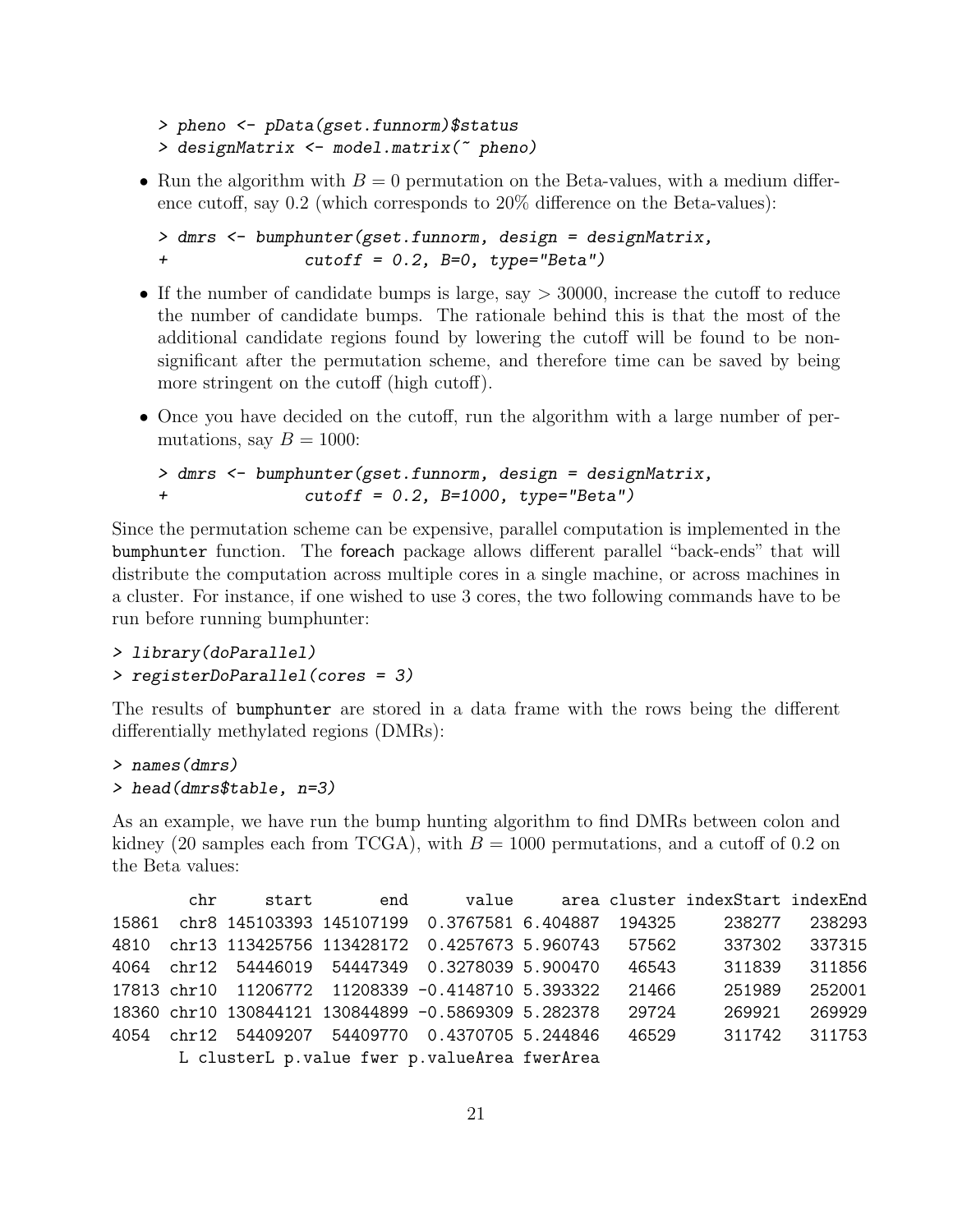| 15861 17 |     | 17 |                  |                  |          |          |
|----------|-----|----|------------------|------------------|----------|----------|
| 4810     | 14  | 24 | $\left( \right)$ |                  |          |          |
| 4064     | 18  | 28 | $\left( \right)$ | $\left( \right)$ |          |          |
| 17813 13 |     | 15 | $\left( \right)$ | $\left( \right)$ | $\Omega$ | $\Omega$ |
| 18360    | - 9 | 9  | $\left( \right)$ | $\left( \right)$ |          |          |
| 4054     | 1 2 | 42 |                  | 0                |          |          |

The start and end columns indicate the limiting genomic locations of the DMR; the value column indicates the average difference in methylation in the bump, and the area column indicates the area of the bump with respect to the 0 line. The fwer column returns the family-wise error rate (FWER) of the regions estimated by the permeation scheme. One can filter the results by picking a cutoff on the FWER.

### 9 Other important topics

### Batch effects correction with SVA

Surrogate variable analysis (SVA) [\[11,](#page-25-0) [12\]](#page-25-1) is a useful tool to identified surrogate variables for unwanted variation while protecting for a phenotype of interest. In our experience, running SVA after normalizing the 450K data with preprocessFunnorm or preprocessQuantile increases the statistical power of the downstream analysis. For instance, to run SVA on the M-values, protecting for case-control status, the following code can be used to estimate the surrogate variables (this can take a few hours to run):

```
> require(sva)
> mval <- getM(gset)
> pheno <- pData(gset)
> mod <- model.matrix(~as.factor(status), data=pheno)
> mod0 <- model.matrix(~1, data=pheno)
> sva.results <- sva(mval, mod, mod0)
```
Once the surrogate variables are computed, one can include them in the downstream analysis to adjust for unknown unwanted variation. See sea package vignette for a more comprehensive use of sva.

### Cell Type Composition

As shown in [\[13\]](#page-25-2), biological findings in blood samples can often be confounded with cell type composition. In order to estimate the confounding levels between phenotype and cell type composition, the function estimateCellCounts depending on the package Flow-Sorted.Blood.450k [\[14\]](#page-25-3) estimates the cell type composition of blood samples by using a mod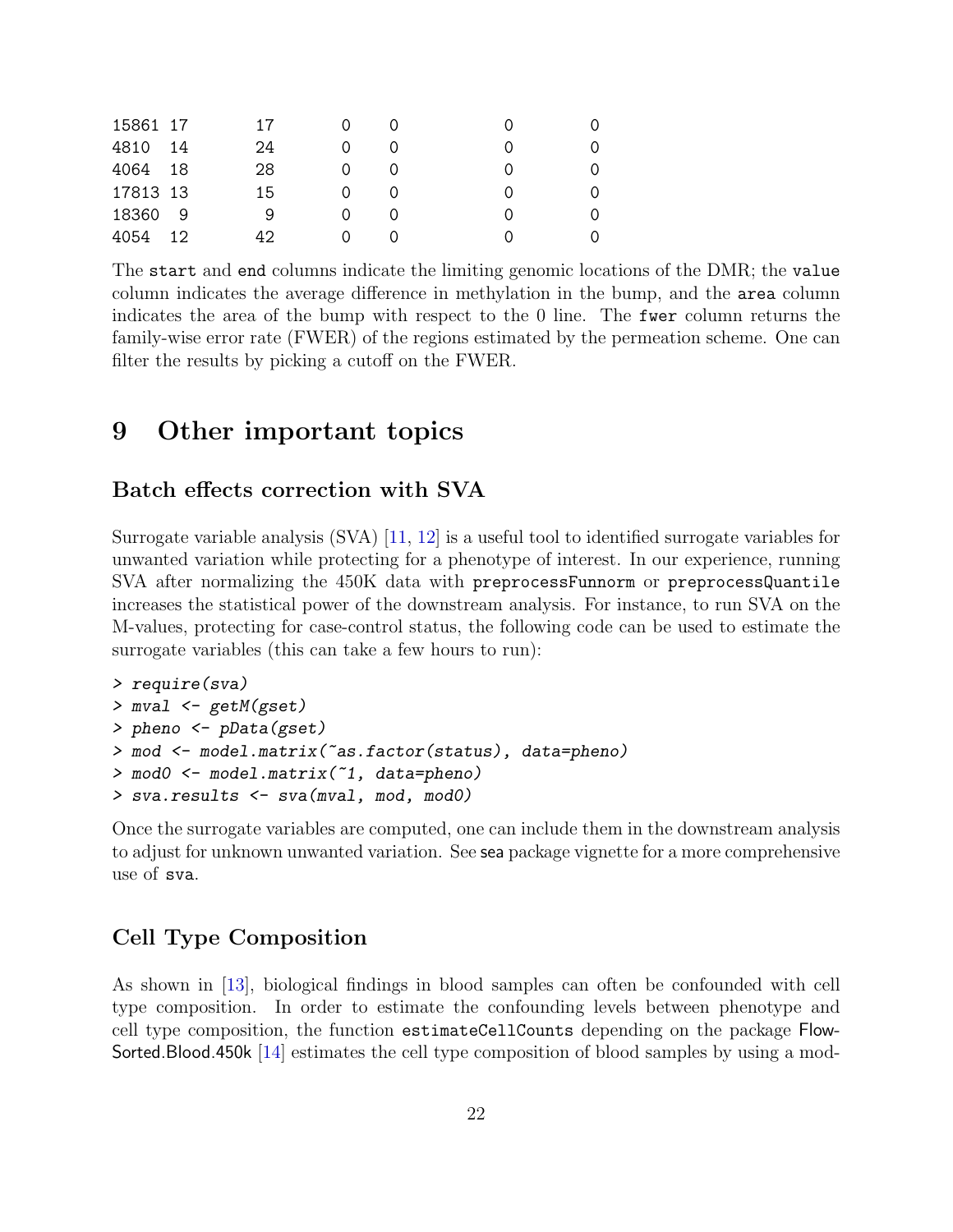ified version of the algorithm described in  $[15]$ . The function takes as input a RGChannelSet and returns a cell counts vector for each samples:

```
> require(FlowSorted.Blood.450k)
```
> cellCounts <- estimateCellCounts(RGSet)

### Block finder

The approximately 170,000 open sea probes on the 450K array can be used to detect longrange changes in methylation status. These large scale changes that can range up to several Mb have typically been identified only through whole-genome bisulfite sequencing. The function blockFinder groups the average methylation values in open-sea probe cluster (via cpg-Collapse) into large regions, and then run the bumphunter algorithm with a large  $(250KB+)$ smoothing window (see the bump hunting section for DMRs above).

### Sex prediction

By looking at the median total intensity of the X chromosome-mapped probes, denoted  $med(X)$ , and the median total intensity of the Y-chromosome-mapped probes, denoted  $med(Y)$ , one can observe two different clusters of points corresponding to which gender the samples belong to. To predict the gender, minfi separate the points by using a cutoff on  $\log_2 med(Y) - \log_2 med(Y)$ . The default cutoff is  $-2$ . Since the algorithm needs to map probes to the X-chr and to the Y-chr, the input of the function getSex() needs to be a GenomicMethylSet or a GenomicRatioSet.

```
> predictedSex <- getSex(gset, cutoff = -2)$predictedSex
> head(predictedSex)
```

```
[1] "M" "F" "M" "F" "F" "F"
```
To choose the cutoff to separate the two gender clusters, one can plot  $med(Y)$  against  $med(Y)$ with the function plotSex:

#### > plotSex(getSex(gset, cutoff = -2))

Finally, the function addSex applied to the GenomicRatioSet will add the predicted sex to the phenotype data. Remark: the function does not handle datasets with only females or only males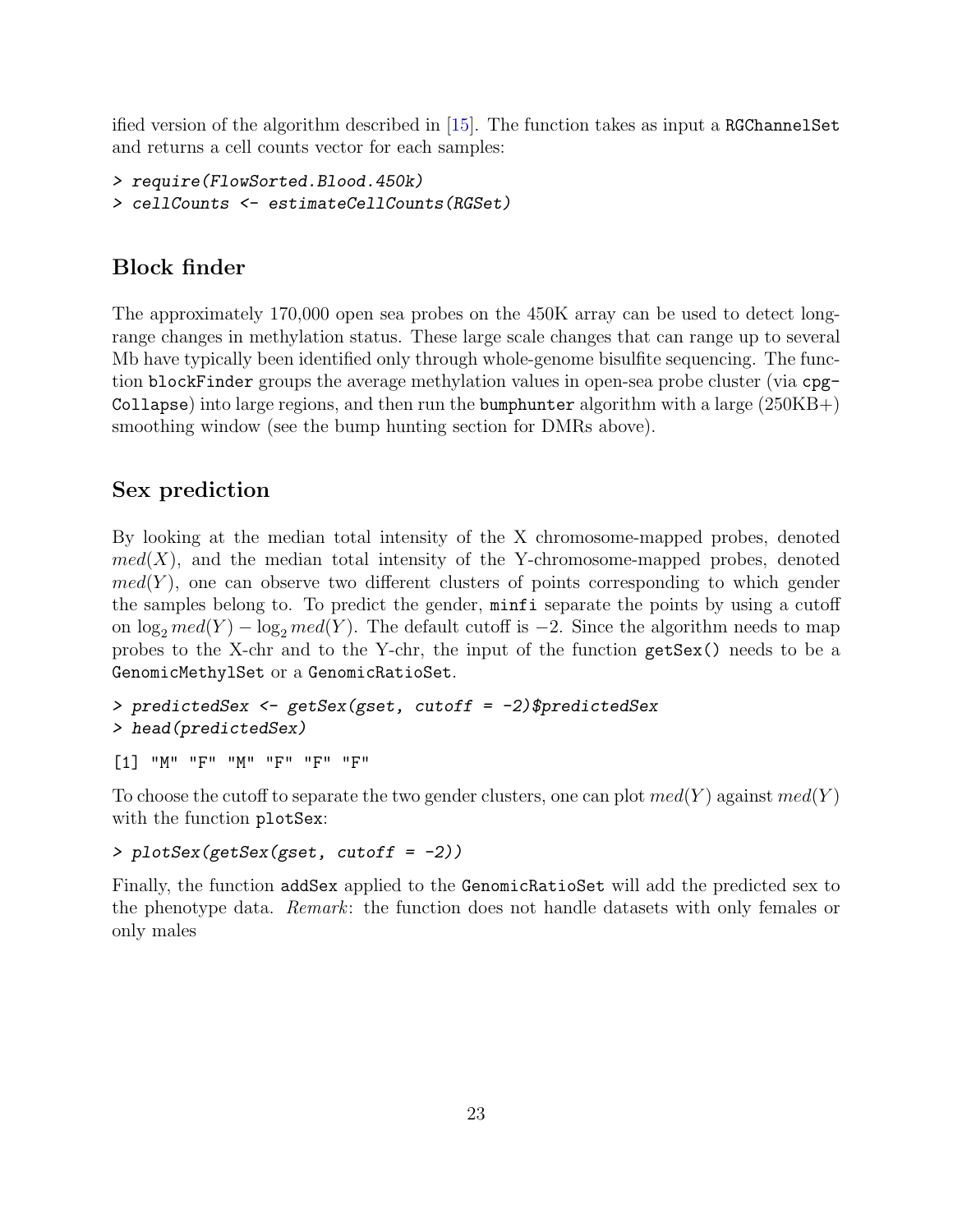# 10 Advanced functions

### getSnpBeta

The array contains by design 65 probes that are not meant to interrogate methylation status, but instead are designed to interrogate SNPs. By default, minfi drops these probes. The function getSnpBeta devel version allows the user to extract the Beta values for those probes from an RGChannelSet. The return object is a matrix with the columns being the samples and the rows being the different SNP probes:

```
> snps <- getSnpBeta(rgset)
> head(snaps)
```
These SNP probes are intended to be used for sample tracking and sample mixups. Each SNP probe ought to have values clustered around 3 distinct values corresponding to homo-, and hetero-zygotes.

### Out-of-band (or ghost) probes

The function getOOB applied to an RGChannelSet retrieves the so-called "out-of-band" (OOB) probes. These are the measurements of Type I probes in the "wrong" color channel. The function returns a list with two matrices, named Red and Grn.

```
> oob <- getOOB(rgset)
```
### 11 Exercises

- 1) Before processing a RGChannelSet further, could you remove the probes which failed more than 50% of the samples in the example dataset?
- 2) For the top loci that we found differentially methylated for the predicted sex, could you tell if those loci are mostly mapped to the X and Y chromosomes?
- 3) It is known that the Beta-value distribution of the Type I probes is different from the Beta value distribution of the Type II probes. Can you verify this with by plotting the Beta-value distribution density for each type separately?

## References

<span id="page-23-0"></span>[1] Martin J. Aryee, Andrew E. Jaffe, Hector Corrada-Bravo, Christine Ladd-Acosta, Andrew P. Feinberg, Kasper D. Hansen, and Rafael A. Irizarry. Minfi: A flexible and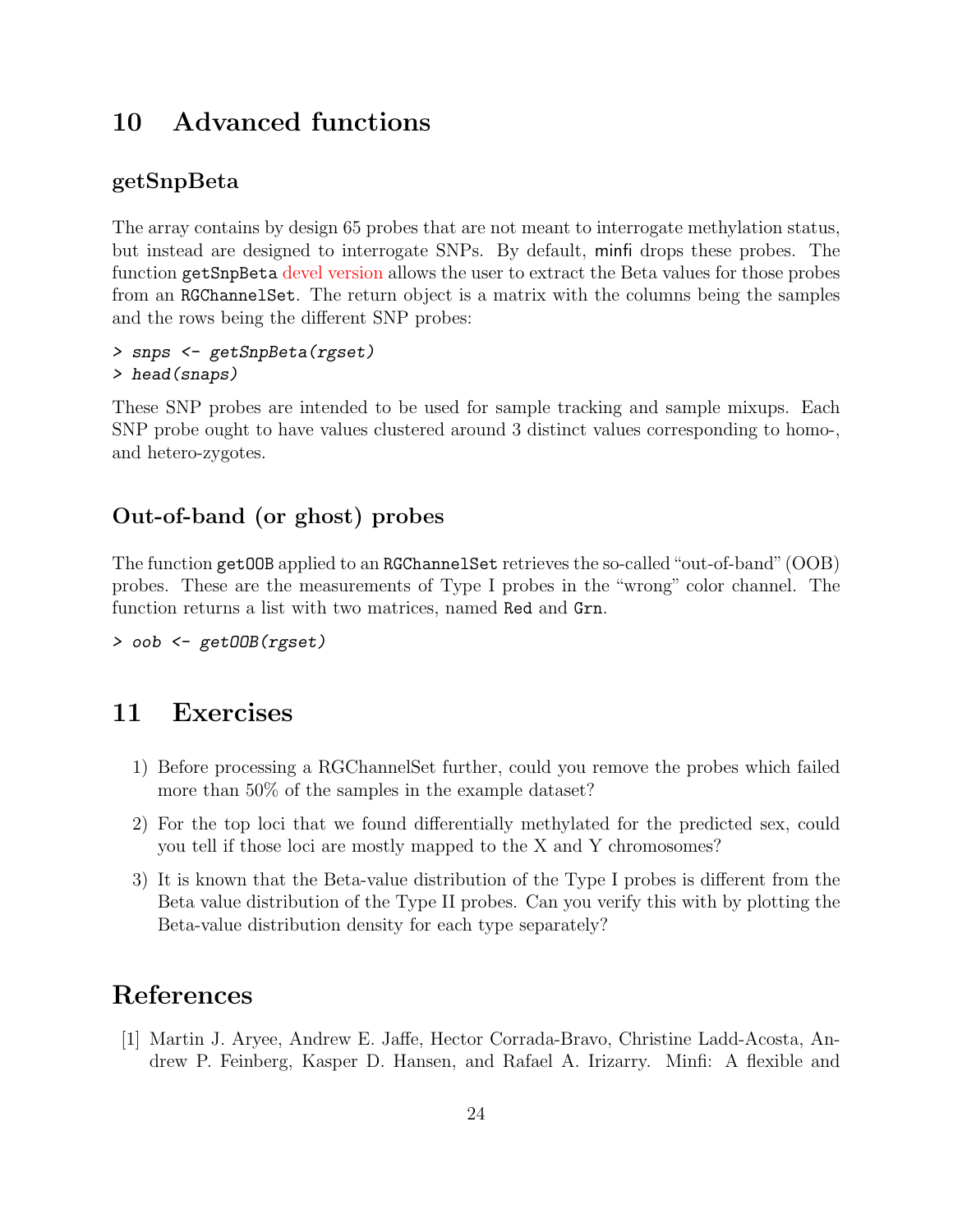comprehensive Bioconductor package for the analysis of Infinium DNA Methylation microarrays. *Bioinformatics*, 2014. doi: 10.1093/bioinformatics/btu049.

- <span id="page-24-0"></span>[2] Robert C Gentleman, Vincent J Carey, Douglas M Bates, Ben Bolstad, Marcel Dettling, Sandrine Dudoit, Byron Ellis, Laurent Gautier, Yongchao Ge, Jeff Gentry, Kurt Hornik, Torsten Hothorn, Wolfgang Huber, Stefano Iacus, Rafael Irizarry, Friedrich Leisch, Cheng Li, Martin Maechler, Anthony J Rossini, Gunther Sawitzki, Colin Smith, Gordon Smyth, Luke Tierney, Jean Y H Yang, and Jianhua Zhang. Bioconductor: open software development for computational biology and bioinformatics. Genome Biology, 5(10):R80, 2004. doi: 10.1186/gb-2004-5-10-r80.
- <span id="page-24-1"></span>[3] Jean-Philippe Fortin, Elana J Fertig, and Kasper D Hansen. shinyMethyl: interactive quality control of Illumina 450k DNA methylation arrays in R. F1000Research, 3(175), 2014. doi: 10.12688/f1000research.4680.1.
- <span id="page-24-2"></span>[4] Jean-Philippe Fortin and Kasper D. Hansen. *shinyMethyl repository*, 2014. URL [https:](https://github.com/Jfortin1/shinyMethyl) [//github.com/Jfortin1/shinyMethyl](https://github.com/Jfortin1/shinyMethyl). Online.
- <span id="page-24-3"></span>[5] Yi-an Chen, Mathieu Lemire, Sanaa Choufani, Darci T Butcher, Daria Grafodatskaya, Brent W Zanke, Steven Gallinger, Thomas J Hudson, and Rosanna Weksberg. Discovery of cross-reactive probes and polymorphic cpgs in the illumina infinium humanmethylation450 microarray. Epigenetics, 8(2):203–9, 2013. doi: 10.4161/epi.23470.
- <span id="page-24-4"></span>[6] Jovana Maksimovic, Lavinia Gordon, and Alicia Oshlack. SWAN: Subset quantile Within-Array Normalization for Illumina Infinium HumanMethylation450 BeadChips. Genome Biology, 13(6):R44, 2012. doi: 10.1186/gb-2012-13-6-r44.
- <span id="page-24-5"></span>[7] Nizar Touleimat and Jörg Tost. Complete pipeline for Infinium Human Methylation 450K BeadChip data processing using subset quantile normalization for accurate DNA methylation estimation. Epigenomics, 4(3):325–341, 2012. doi: 10.2217/epi.12.21.
- <span id="page-24-6"></span>[8] Jean-Philippe Fortin, Aurelie Labbe, Mathieu Lemire, Brent W. Zanke, Thomas J. Hudson, Elana J. Fertig, Celia M.T. Greenwood, and Kasper D. Hansen. Functional normalization of 450k methylation array data improves replication in large cancer studies. bioRxiv, 2014. doi: 10.1101/002956. URL [http://biorxiv.org/content/early/](http://biorxiv.org/content/early/2014/02/23/002956) [2014/02/23/002956](http://biorxiv.org/content/early/2014/02/23/002956).
- <span id="page-24-7"></span>[9] Andrew E Jaffe, Peter Murakami, Hwajin Lee, Jeffrey T Leek, M Daniele Fallin, Andrew P Feinberg, and Rafael A Irizarry. Bump hunting to identify differentially methylated regions in epigenetic epidemiology studies. *International Journal of Epidemiology*, 41(1):200–209, 2012. doi: 10.1093/ije/dyr238.
- <span id="page-24-8"></span>[10] Rafael A. Irizarry, Martin Aryee, Hector Corrada Bravo, Kasper D. Hansen, and Harris A. Jaffee. bumphunter: Bump Hunter. R package version 1.2.0.